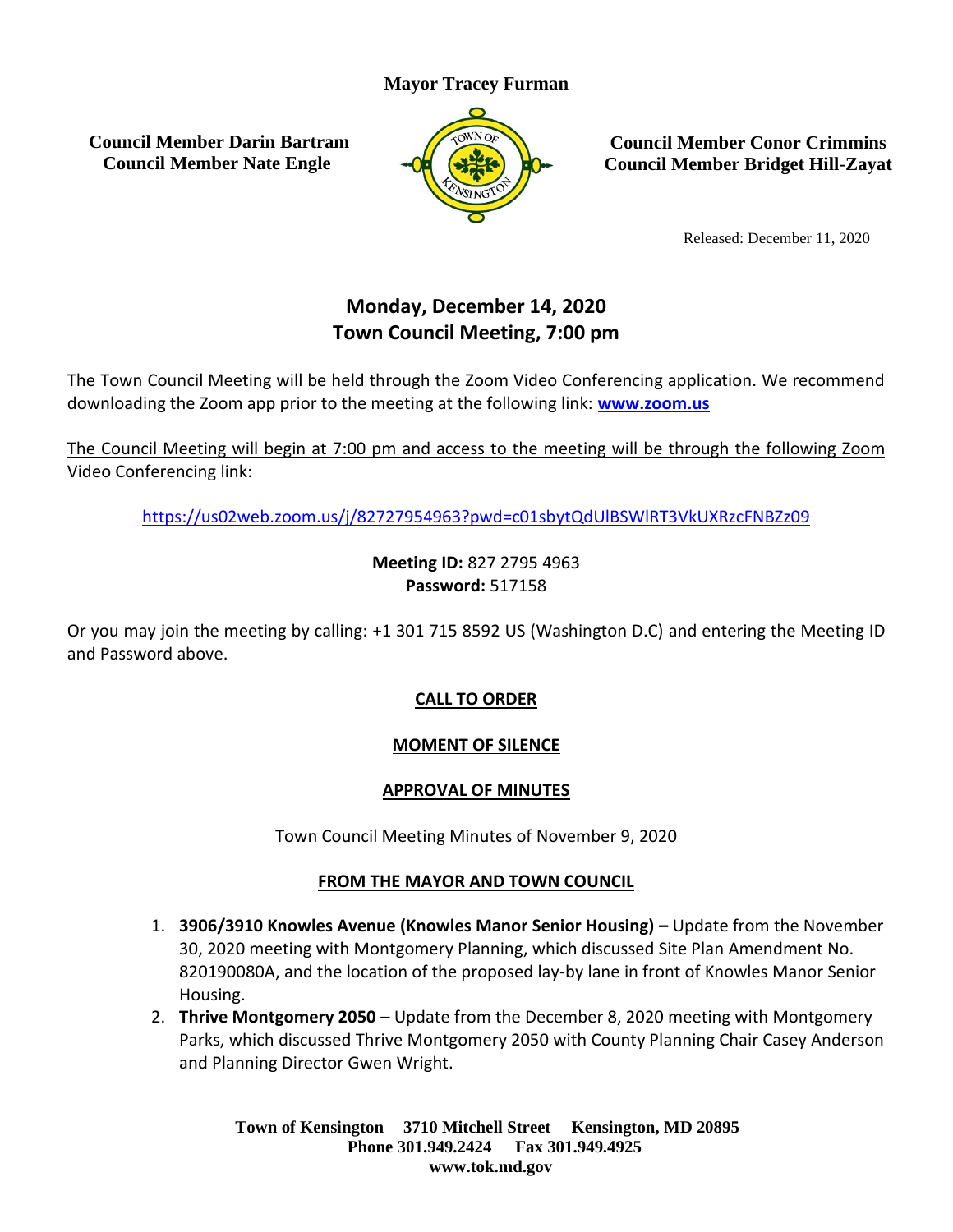- 3. **Police Reform Legislation** Discuss endorsing a letter by municipalities within Montgomery County requesting that the Maryland State Legislature adopt legislation, to include the following:
	- a. Repeal in full of the Law Enforcement Officers' Bill of Rights;
	- b. Reform the Public Information Act to allow disclosure over all complaints of police misconduct; and
	- c. Enact a statewide use of force policy that prohibits officers from using force unless it is absolutely necessary and allowing both criminal penalties and civil remedies.
- 4. **PEPCO Rate Case Filing –** Update on the Town's Petition to Intervene on PEPCO's proposed rate increase (Case 9655); and discuss the Town's streetlighting options with respect to the proposed rate increase.

# **FROM THE TOWN MANAGER AND STAFF**

- 1. **Housing and Building Code Amendments** Discuss possible amendments to Chapter V, "Housing and Building Regulations", of the Town code, to include the following:
	- a. Define screening and fence like structures and regulate the location and size of certain structures within the front plane of a residential property.
	- b. Define certain projections within the County's setback encroachments and limit the maximum façade coverage for all encroachments.
- 2. **Ordinance No. O-01-2021** An Ordinance of the Mayor and Council of the Town of Kensington Amending Chapter 2, "Government and Administration", Article 2, "Elections", Section 2-201, "General Voter Registration", Section 2-202, "Distribution of Absentee Ballots", Section 2-203, "Procedures of Absentee Voting", and Section 2-204, "Canvassing of Absentee Ballots" of the Town Code to delete any requirement that a voter provide a reason for voting by Absentee Ballot and to delete an invalid provision with respect to eliminating voters from the supplemental list.
	- *a. Ordinance No. O-01-2021 corresponds with Charter Resolution No. CR-01-2020 and will be introduced at the January 11, 2021 Town Council Meeting.*

#### **PUBLIC APPEARANCES**

*(The public is invited to speak on any subject that is not a topic on tonight's agenda)*

#### **ORDINANCES, RESOLUTIONS, AND REGULATIONS**

*(Ordinances, resolutions, and regulations to be introduced or adopted following appropriate procedures required by the Town Code; or resolutions that may require discussion by the Mayor and Council prior to approval)*

1. **Charter Resolution No. CR-01-2020** – Introduction of a Charter Resolution of the Mayor and Council of the Town of Kensington Amending Article VII, "Registration, Nominations and Election", Section 703, "Removal", Section 704, "Duties", Section 705, "Notice of Elections", Section 706, "Appeal of the Actions of the Board of Supervisors of Elections", Section 707, "Registration", Section 708, "Nominations", Section 709, "Election of the Mayor and the Council Members", Section 710, "Conduct of Elections", and Section 712, "Vote Count", to make provisions for resolving a Tie Vote, remove an invalid provision with respect to eliminating Voters from the Supplemental List, provide that no Election will be held and the qualified Candidates will be Declared Elected by the Supervisors of Elections if the number of qualified Candidates is not more than the number of seats to be filled,

> **Town of Kensington 3710 Mitchell Street Kensington, MD 20895 Phone 301.949.2424 Fax 301.949.4925 www.tok.md.gov**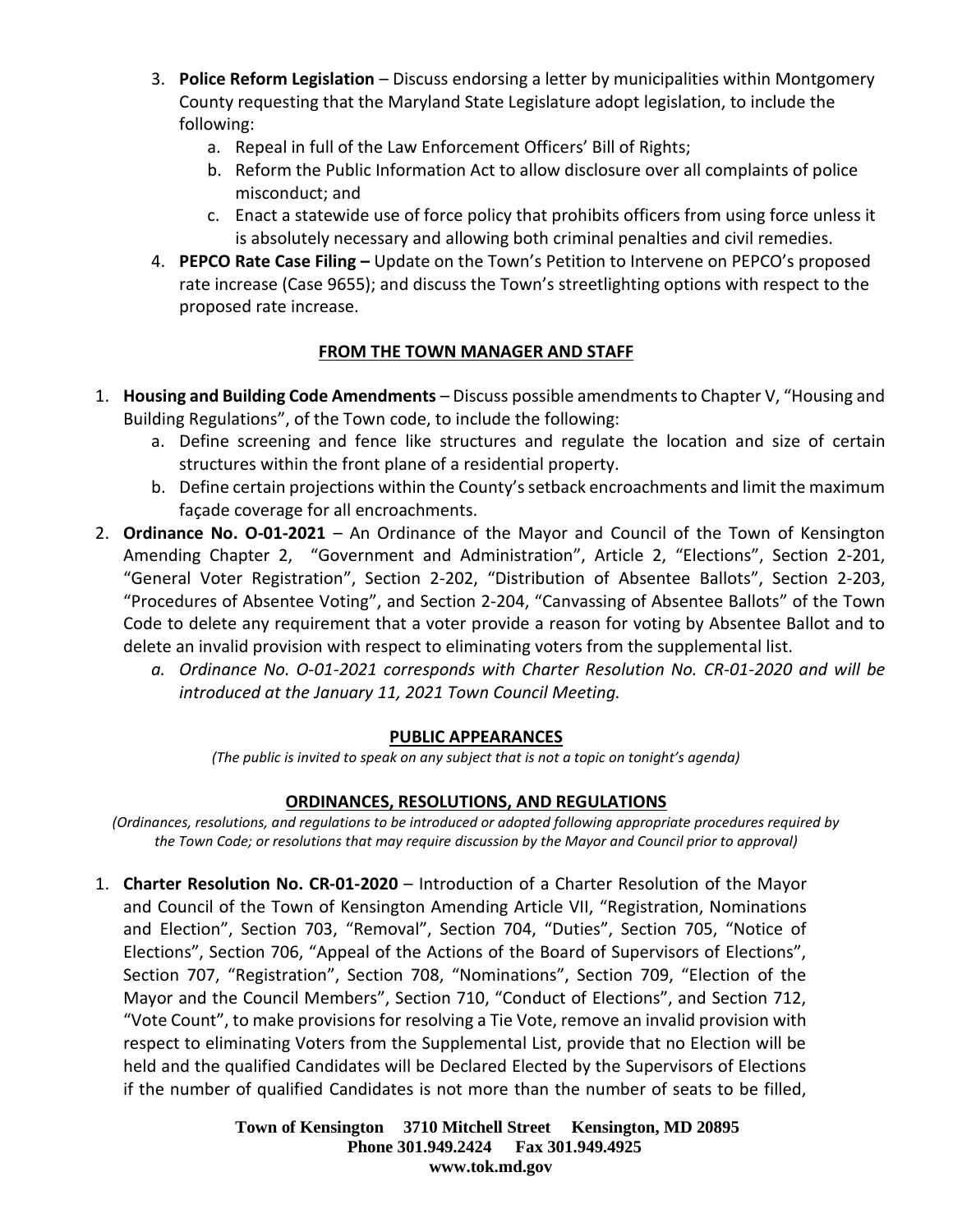change how Notice of Elections is given, to allow for Publication in the Town Journal and posting to the Town's website, any Town Listserv, and at Town Hall, limit Appeals of Supervisors of Elections decisions to Candidates and other qualified voters and set a time limit, extend the deadline to qualify as a Candidate to the third Monday in May in the event that no Candidate has timely filed for an office, clarify that qualifications for office are determined at the time of filing of the Certificate of Nomination, allow the Council by Resolution in an Emergency to postpone an Election until such time as it can be safely held, and to make other changes, allow the Council by Resolution to Authorize vote by mail, and allow placement of drop boxes for receipt of ballots.

- *a. The Public Hearing will be set for Monday, January 11, 2021, 7:00 pm.*
- 2. **Ordinance No. O-03-2020** Introduction of an Ordinance of the Mayor and Town Council of Kensington to Amend Chapter VIII, "Health and Environmental Regulations", by Enacting Article 9, "Pesticides", to incorporate Chapter 33B, of the Montgomery County Code entitled "Pesticides", which contains various provisions to protect the health of the public and to make conforming changes.
	- *a. The Public Hearing will be set for Monday, January 11, 2021, 7:00 pm.*

#### **ADJOURNMENT**

*(The Mayor and Council may move to close the meeting and may move to reopen the meeting)* THE NEXT SCHEDULED MEETING(S) OF THE MAYOR AND TOWN COUNCIL WILL BE HELD: *Monday, January 11, 2021, 7:00 pm*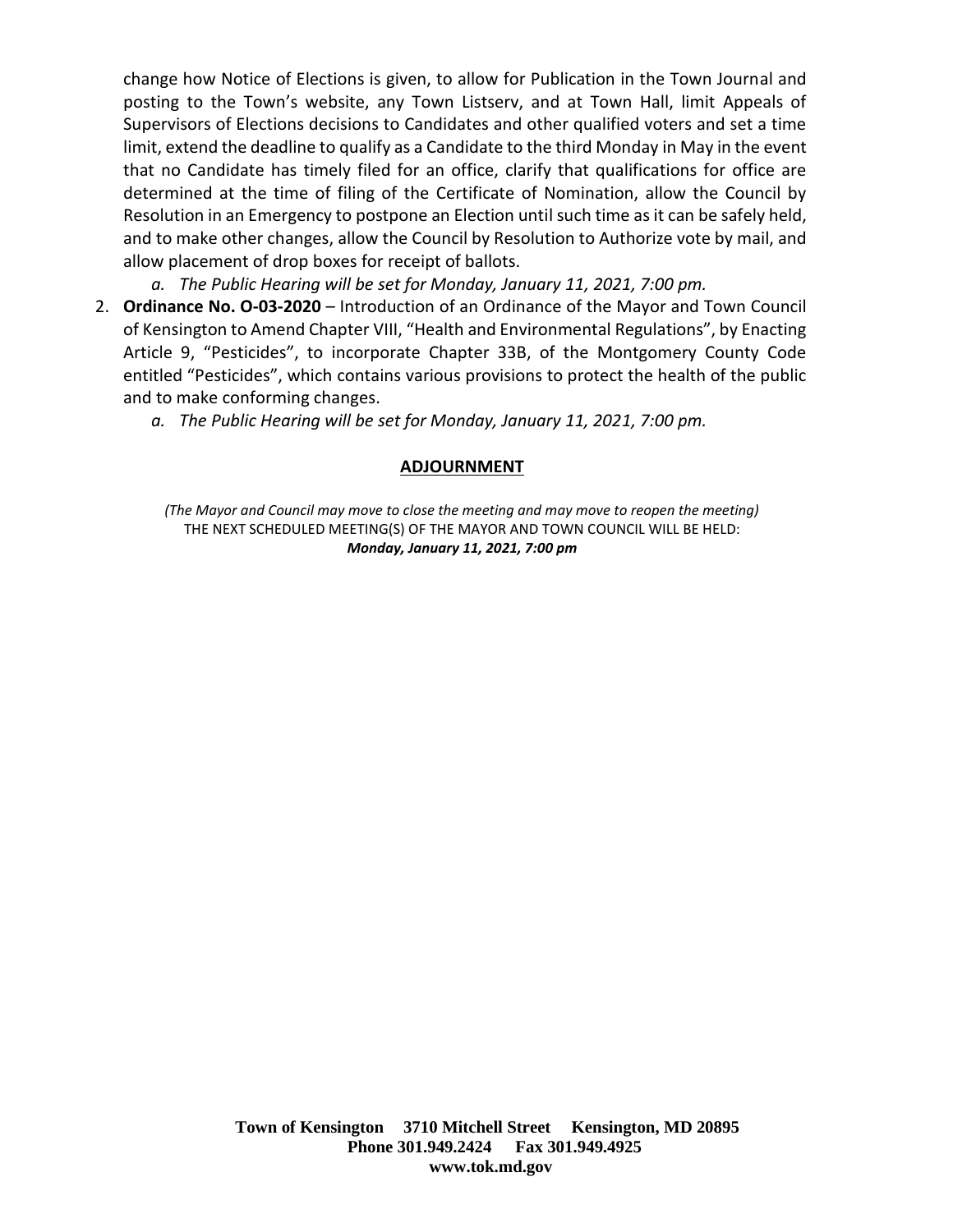# Community Coalition Letter on Thrive Montgomery 2050

Brookdale, Chevy Chase Village, Chevy Chase West Neighborhood Association, Drummond, Edgemoor Citizens Association, Kenwood Citizens Association, Kenwood Condominium, Kenwood Forest II, Kenwood House Cooperative, Little Falls Place, Somerset House Condominiums, Sumner Village, Town of Chevy Chase, Town of Chevy Chase View, Town of Garrett Park, Town of Glen Echo, Town of Kensington, Town of Laytonsville, Town of Somerset, Village of Chevy Chase Section 3, Village of Chevy Chase Section 5, Village of Friendship Heights, Village of North Chevy Chase, Westbard Mews, Westmoreland, Westwood Mews, Wood Acres.

November 17, 2020

Mr. Casey Anderson, Chair, and Members of the County Planning Board Montgomery County Planning Board 2425 Reedie Drive, 14th Floor Wheaton, MD 20902

Dear Chair Anderson and Members of the Planning Board:

On behalf of the 27 undersigned incorporated municipalities and community organizations that represent over 33,000 Montgomery County residents, we write to provide comments on the proposed Thrive Montgomery 2050 Plan (the "Plan"), a transformational proposal that will impact all residents, business owners and employees, regional commuters, and visitors for decades to come. We support many of the principles that the Plan espouses, including equity, affordability, attainability, inclusiveness, social connections, environmental sustainability, green space, parks, and walkable communities, which will help our County grow and "thrive" under the guidance of an innovative and responsible Plan, and appreciate the hard work that the Planning Board and planning staff have put into its development. Before the Planning Board approves a Plan for consideration by the County Council to adopt for use by commercial and residential developers as the basis for large-scale community development projects and tax abatement strategies, we strongly recommend that careful attention be paid to and revisions be made based on the suggestions, concerns, and questions outlined in this letter, which reflect considerable community input and discussion.

As discussed in greater detail below, in order to be a living Plan for the County's future, the draft Plan needs to reflect, analyze, and factor in the changed realities of living and working that have been highlighted by the COVID-19 pandemic this year. Among the changes are the new and greater technology and community needs during this time. The draft Plan should take these new realities into account, design for the likelihood that the County's budget will be severely constrained for some years to come, and a 5-year review should be conducted in order to document the lasting impacts stemming from the pandemic.

The draft Plan should also reflect the diversity of communities and neighborhoods that exist throughout the County by defining the different ways in which different types of neighborhoods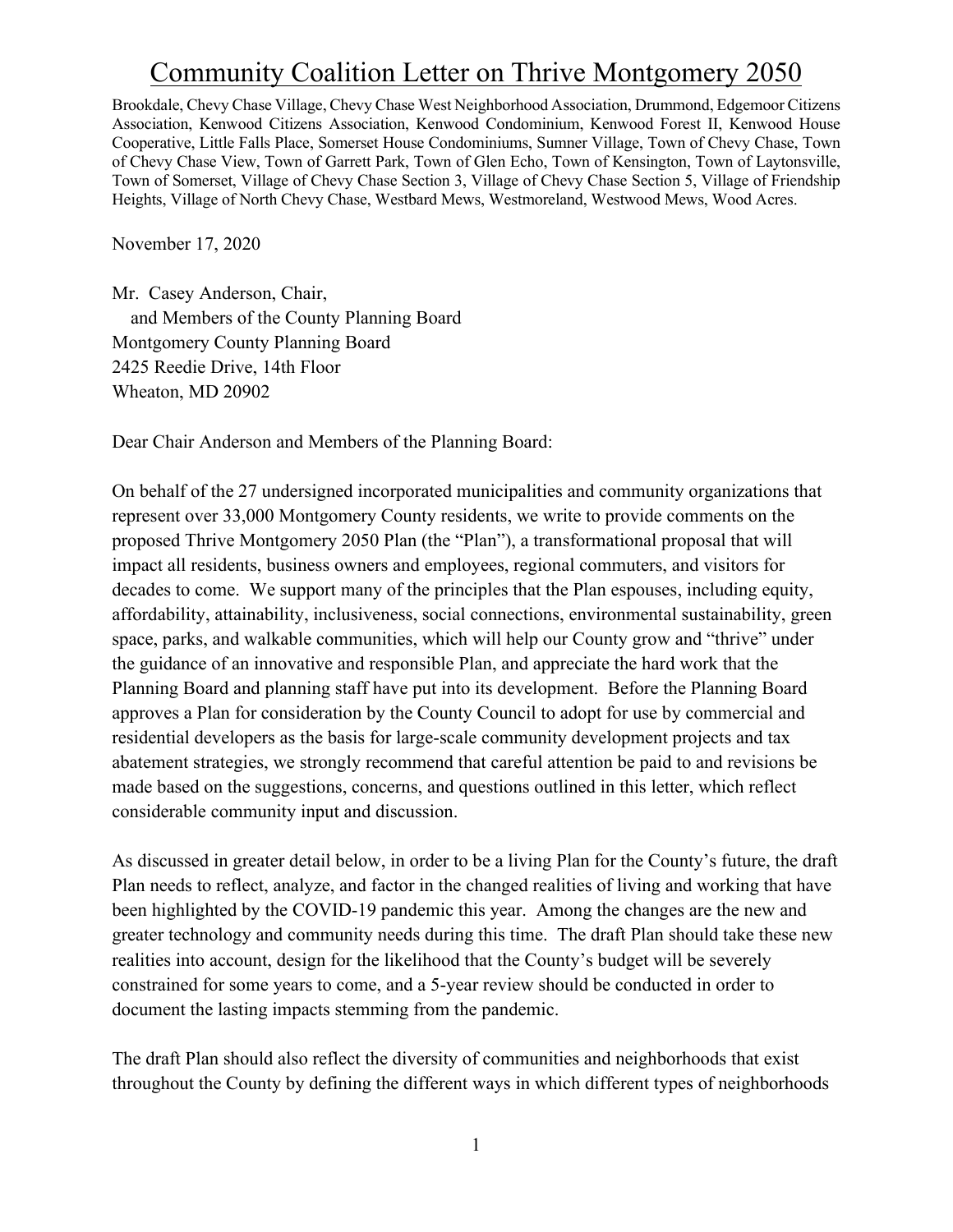can achieve the goals of Complete Communities. Montgomery County is not "one size fits all," and the draft Plan should recognize the County's differences by establishing separate parameters for determining what is a "Complete Community" in the urban, suburban, and rural parts of the County.

Also critical to the success of the Plan is making sure that residents fully support the Plan, and that changes and goals are implemented in a manner compatible with the features and characteristics of local neighborhoods that communities cherish. For these reasons we recommend that the draft Plan expressly recognize and state that local municipalities continue to retain regulatory authority over building regulations for all types of residential housing within their jurisdictions, including Missing Middle housing and that unincorporated neighborhoods have a real say about the physical changes that are made within their boundaries.

As leaders of the undersigned local governments and community organizations, we feel at a disadvantage to comment publicly given that the *Working Draft* of Thrive Montgomery 2050 is undergoing substantive changes. In the spirit of transparency, we would like to see the red-lined revisions of the draft and reserve the right to make further comments after review.

#### **High-Level Executive Summary of Suggestions & Concerns**

- I. **Complete Communities**: we were pleased to see that the draft Plan considered Complete Communities but the inclusion of a map that spotlights which or what proportion of urban, suburban and rural communities are to become Complete Communities replete with Missing Middle housing would be helpful; additionally, there is a paucity of relevant national best practices, omission of any description as to how both incorporated and unincorporated communities will be a part of the redevelopment process that recognizes building and setback authority, a disconnect with MCPS' plans for larger or magnet schools, and a lack of defined minimum amenities and metrics for determining a successful Complete Community with adequate public facilities, green space, transit infrastructure, and affordable housing. In short, the concept of, location of, and metrics for Complete Communities is incomplete.
- II. **Financing Capacity**: as stated, there is a lack of acknowledgement of COVID-19's impact on our economy, public revenue deficits, transit use changes, work preferences and lifestyle; in addition, there appears to be an unsupported premise that increased Missing Middle housing stock creates Complete Communities and no attempt in giving equal weight to the importance of job creation, transit, and housing; furthermore, there is a glaring omission of strategies for how public revenue will substantially increase in order to fund decentralized public facilities, small local schools, and transit infrastructure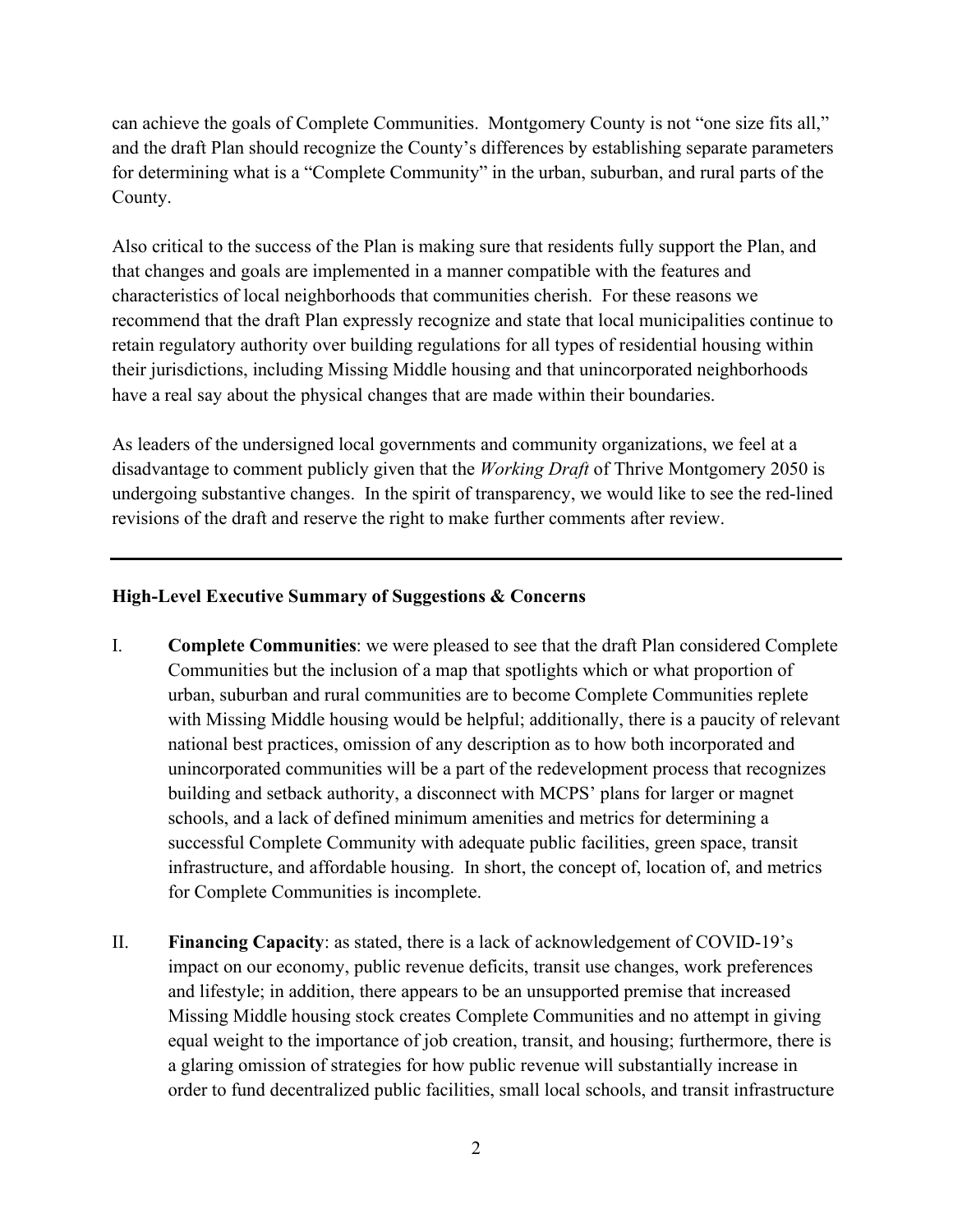projects, and a dearth of strategies that attract new industries, companies and small businesses to the County.

- III. **Housing Affordability**: we encourage the County to consider increasing and diversifying areas for Missing Middle housing as well as provide more housing for essential workers and leverage naturally occurring affordable housing options including adaptive re-use of malls and other retail/office buildings which post COVID-19 may no longer be viable for their original and intended use; however the premise that we will need to house 200,000 more residents is based on pre-COVID-19 assumptions and providing Missing Middle housing is not ipso facto affordable.
- IV. **Transportation Access**: we encourage the County to develop a broader approach focused on BRT, specify how transit-centric transportation will be staged given COVID-19 realities, flexibly plan for traffic and technology advancements, integrate with other regional transportation plans, and accommodate demographics including aging, disabled, and young families that cannot use public transit; also, coordination with MDOT will be essential along with the recognition that County residents and visitors will use their cars.
- V. **Public Facility Implementation Plans**: the draft Plan will be expensive to implement so the County should specify payment plans for public facilities, pay more attention to how existing disadvantaged and low-income communities specifically will gain better access to transit and other amenities, coordinate with MCPS, Police and Fire & Rescue, and build in equity so that Complete Communities are available throughout the entire County.
- VI. **General Implementation Plan**: utilize Master & Sector Plans for implementation as well as design excellence standards; and update the Implementation Plan so that it reflects the realities of COVID-19.

**Appendices A and B** with some requests and questions.

#### **Detailed Suggestions, Concerns & Questions for Improving Thrive Montgomery 2050**

#### **I. Complete Communities**

A major goal of the draft Plan is to move the County towards a network of Complete Communities. The brief description on page 52 of this major draft Plan component is inadequate and incomplete. Residents cannot give feedback on this major component of the draft Plan without a more concrete idea of what constitutes a Complete Community, whether they live in it or help to finance it through their taxes.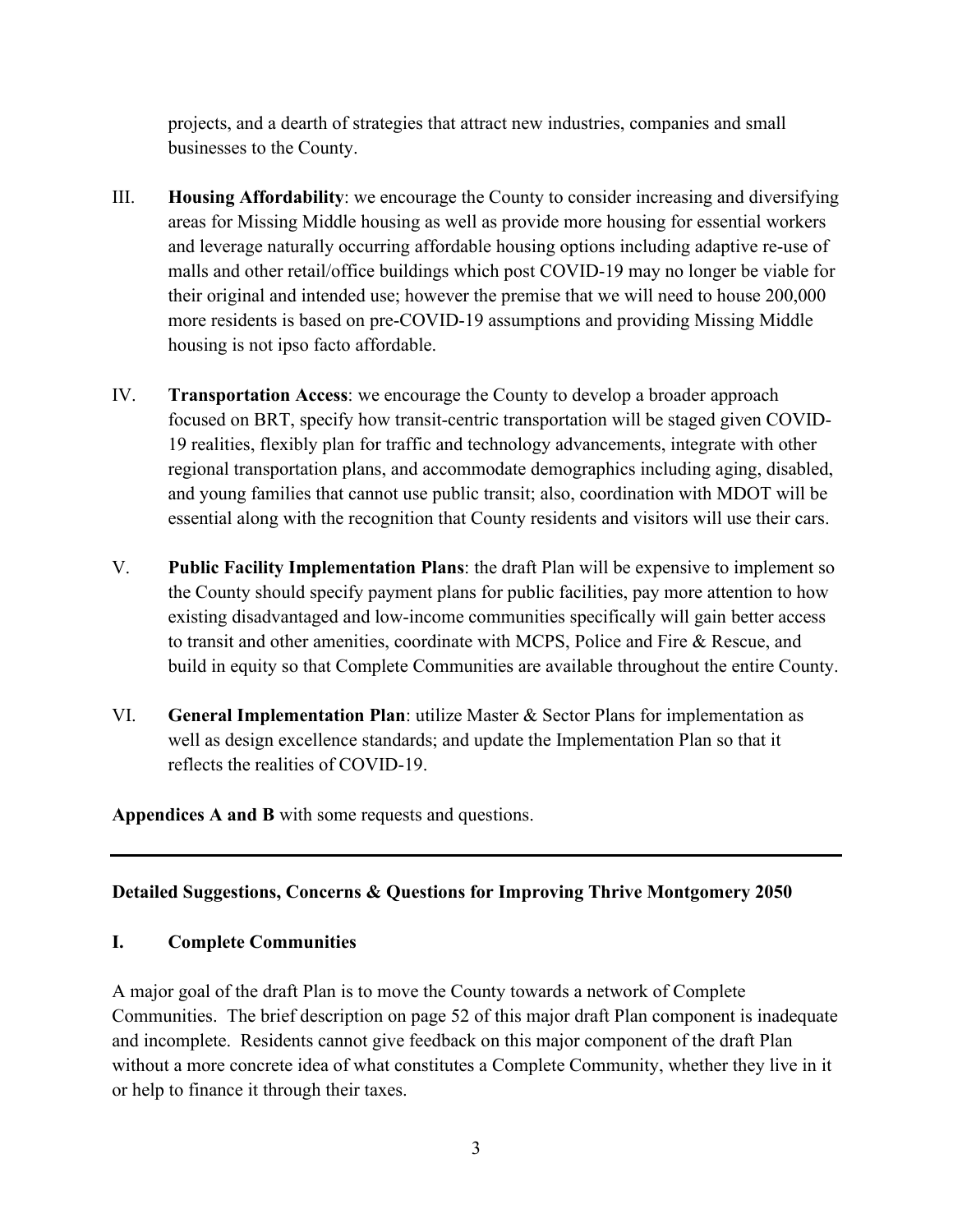While the draft Plan does name Kensington as an example of a suburban Complete Community, there are no corresponding examples of urban or rural Complete Communities. In addition to providing more specifics about each type of Complete Community, it would be very helpful for the draft Plan to provide some additional examples of urban, suburban, and rural communities in the County that are close to being Complete Communities. It would also be helpful to include examples from elsewhere in the United States of how this concept has been applied and how effective it has been, particularly as applied to a county rather than just to a city. As a result of these gaps, the Goals, Policies, and Actions related to Complete Communities fail to answer many questions about how the goals will be achieved.

We recommend that more detailed information about Complete Communities be added to the draft Plan. Some of our specific suggestions follow:

- 1. **Provide a Map**. The draft Plan should contain information about the geographic location of the three types of Complete Communities. Specifically,
	- provide a map that shows in which parts of the County the urban, suburban, and rural Complete Communities will be located; and
	- clarify whether or not Complete Communities will be located in the Agricultural Reserve. Some information about key physical characteristics of each type of Complete Community should also be provided (e.g., ranges of acreage, desired population size and density, types of housing units and numbers of housing units per acre, mix of uses, amounts of and access to natural green space).
- 2. **Define Three Types of Complete Communities**. The Goals, Policies, and Actions for Complete Communities should describe what is required to be present in each of the three types of Complete Communities as well as how those areas of the County that will not be part of a Complete Community will be served.

Many of the Goals, Policies, and Actions relating to Complete Communities are written generally to apply to the entire County; as a result, as presented, they are unrealistic and effectively require considerably more effort and costs. For example, consider, "Policy 1.1.1: ...Every resident should have the opportunity to live, work, play, exercise, shop, learn, and make use of public amenities and services within a 15-minute walk or bike ride." While this policy may be attainable in certain specific areas of the County, it is not feasible or possible for all parts of the County.

3. **Recognize Local Input and Building Authority**. We strongly urge that a policy be added to the draft Plan that gives residents a real role in decisions about changes to the physical characteristics of their neighborhood. There should be another policy that recognizes municipalities' regulatory authority over various physical characteristics of residential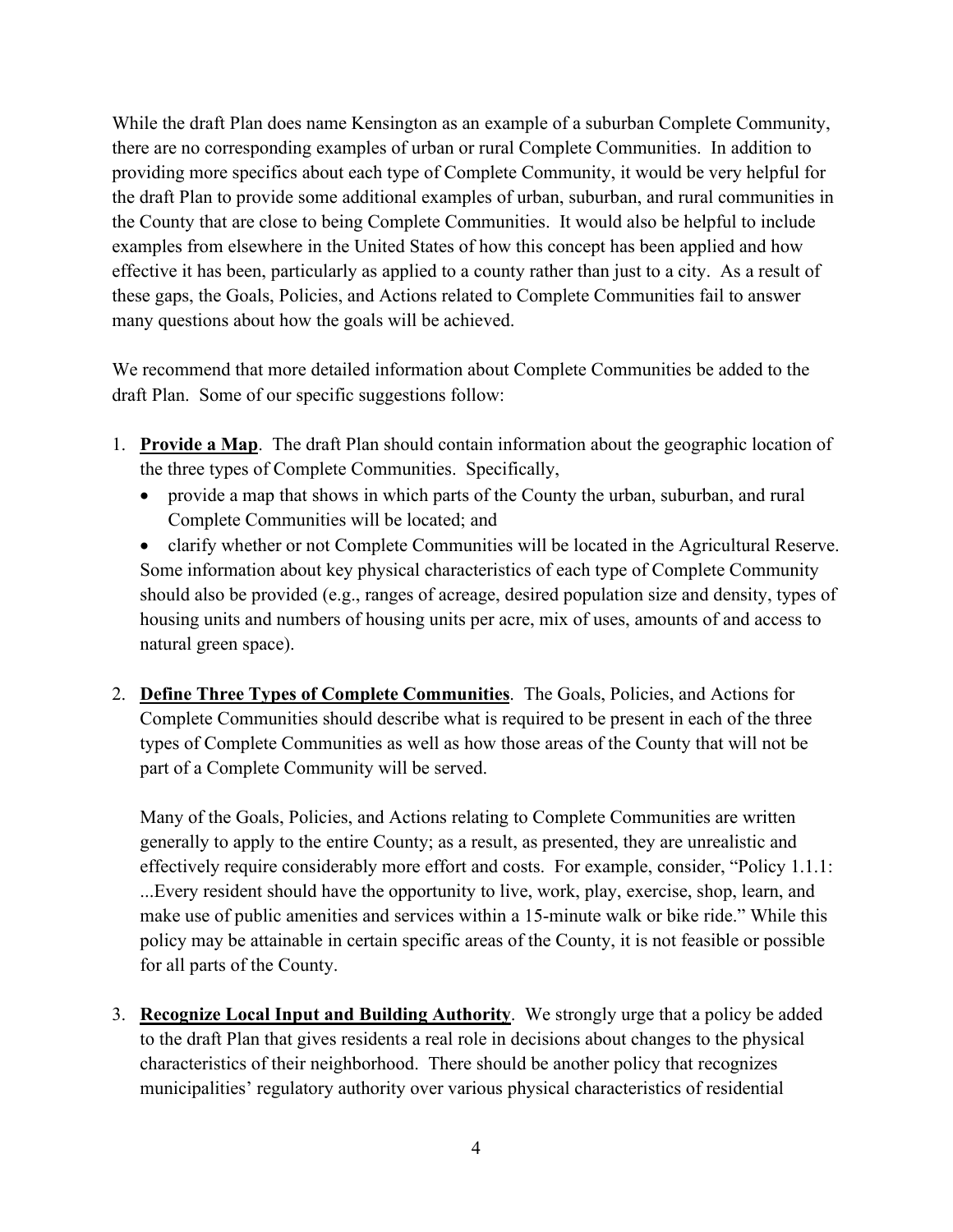buildings within their borders. Neighborhoods and municipalities recognize that creation of complete communities will bring some changes to their neighborhoods and that Missing Middle Housing is needed in the County. However, the planning process must be inclusive and engage all residents in decision making about the future of their communities.

The draft Plan acknowledges that moving the County's land use pattern away from suburban sprawl towards potentially more resilient and efficient Complete Communities will require additional density and other changes to existing single-family neighborhoods. It recognizes that to make these changes, resident support will be *needed*.

Residents of both unincorporated communities and incorporated municipalities share concerns about maintaining the physical aspects of their neighborhoods that make them suitable for and attractive to an economically, racially, and ethnically diverse range of potential residents. These aspects include:

- continuation of regulatory authority to adopt ordinances as continuation of existing standards for lot coverage, setbacks, height, conformance to current compatibility requirements for development of non-single-family properties confronting, abutting, and adjacent to properties zoned for single-family residences;
- community-appropriate densities and heights for any building types new to existing single-family communities;
- green space and tree canopy;
- private and/or public areas for recreation;
- limited traffic and safe streets; and
- adequate parking.

The incorporated municipalities, which have regulatory authority over various physical characteristics of their neighborhoods (e.g., setbacks, height, mass, fences, walls, right of ways, residential parking, etc.) seek recognition in the Plan of the appropriateness and continuation of this authority for all residential housing including Missing Middle Housing types discussed in the draft Plan.

In addition, there needs to be a policy in place so that both unincorporated communities and incorporated municipalities are involved in discussions and have a real say about the inclusion of commercial entities within their borders.

Giving residents control over these aspects of the proposed infill development would not interfere with the goals of the Plan -- proponents of Missing Middle Housing state that this housing can be designed and applied in communities so that it is entirely compatible with existing buildings and not really noticeable. Local authority over these aspects would be consistent with these goals.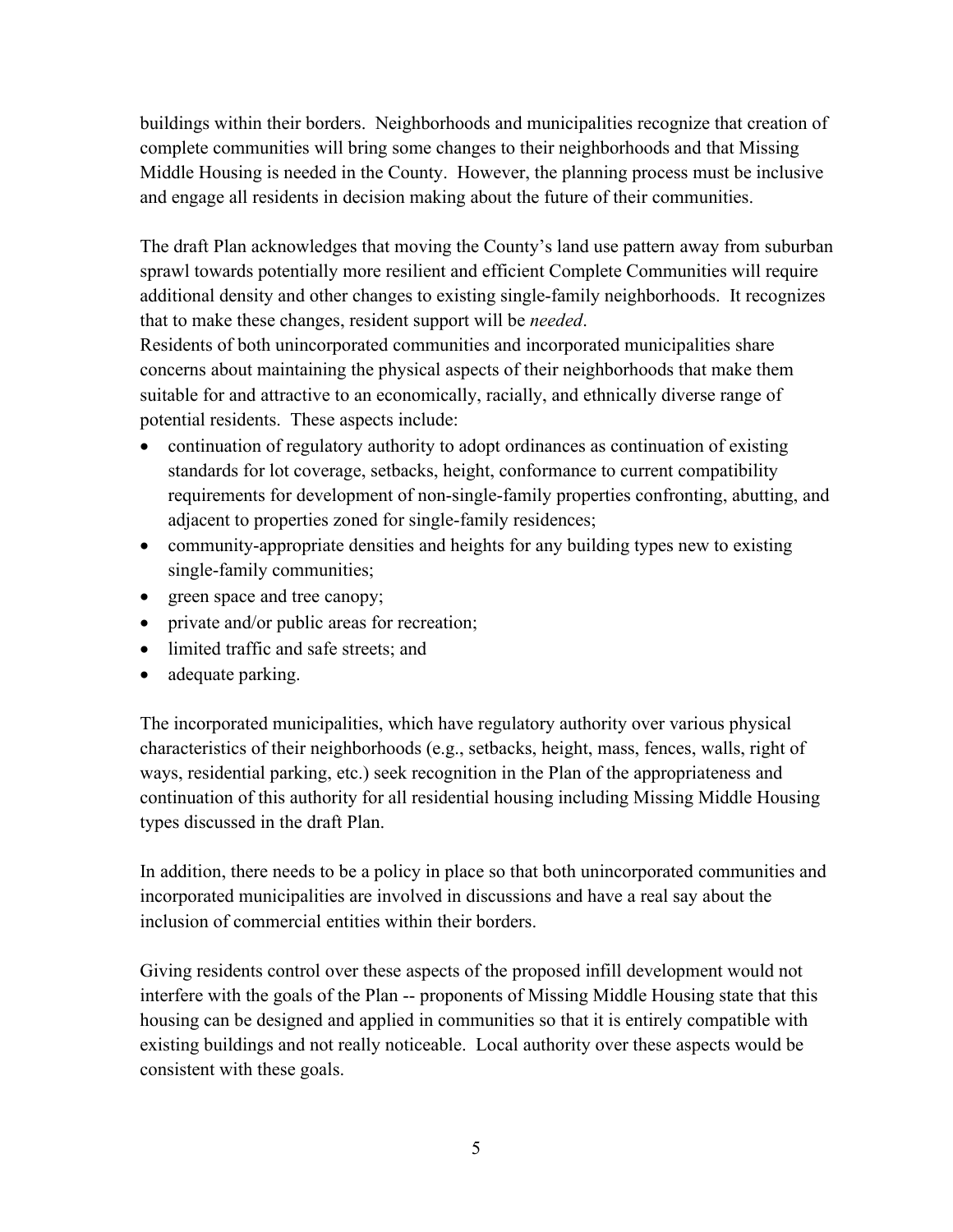- 4. **Define Amenities and Features of Each Type of Complete Community**. The draft Plan should spell out the minimal basic and specialized services and amenities that each of the three types of Complete Communities (urban, suburban, and rural) should contain.
- 5. **Define Metrics**. The draft Plan should include a policy requiring development of metrics, designed to identify time frames, actions, and results, for each type of Complete Community so that we know what we are striving to achieve, when we have achieved it, and the consequences for not achieving it.
- 6. **Prioritize Green Space**. The draft Plan should include a policy which requires that Complete Communities have access to nearby natural green space (i.e., no artificial turf and wherever possible unchanged natural landscape).

The draft Plan suggests that residents of Complete Communities should have access to nearby green space but does not have a policy or action item to achieve this goal and does not address the minimum size of such space within rural, suburban, and urban areas. We believe that access to natural green space and the incorporation of a robust tree canopy is important to residents' health and quality of life, even more so as neighborhoods become denser in the process of creating Complete Communities.

7. **Assist Small Businesses**. The draft Plan should acknowledge the need to make sure small businesses can afford to start, operate, and remain in the community as those communities redevelop.

Complete Communities intend to provide residents with access to everything they need. As redevelopment and infill development occurs, affordable retail space is likely to be lost, and with it the small businesses that provide the goods and services needed for daily living. Retention of existing small businesses and establishment of new small businesses will be important in both economically disadvantaged areas and affluent areas. \ The need to retain small businesses and to attract new small businesses may come into conflict with some of the financing measures being considered such as split-rate taxing.

- 8. **Retain Historic Preservation**. The draft Plan should include a policy that requires that historic designations for commercial and residential properties located in Complete Communities will continue under current Historic Preservation laws and rules.
- 9. **Change 15-minute Living**. Consider modifying the definition of 15-minute living.

Fifteen-minute living figures prominently throughout the draft Plan as a benefit of achieving Complete Communities. However, many areas of the County cannot realistically expect to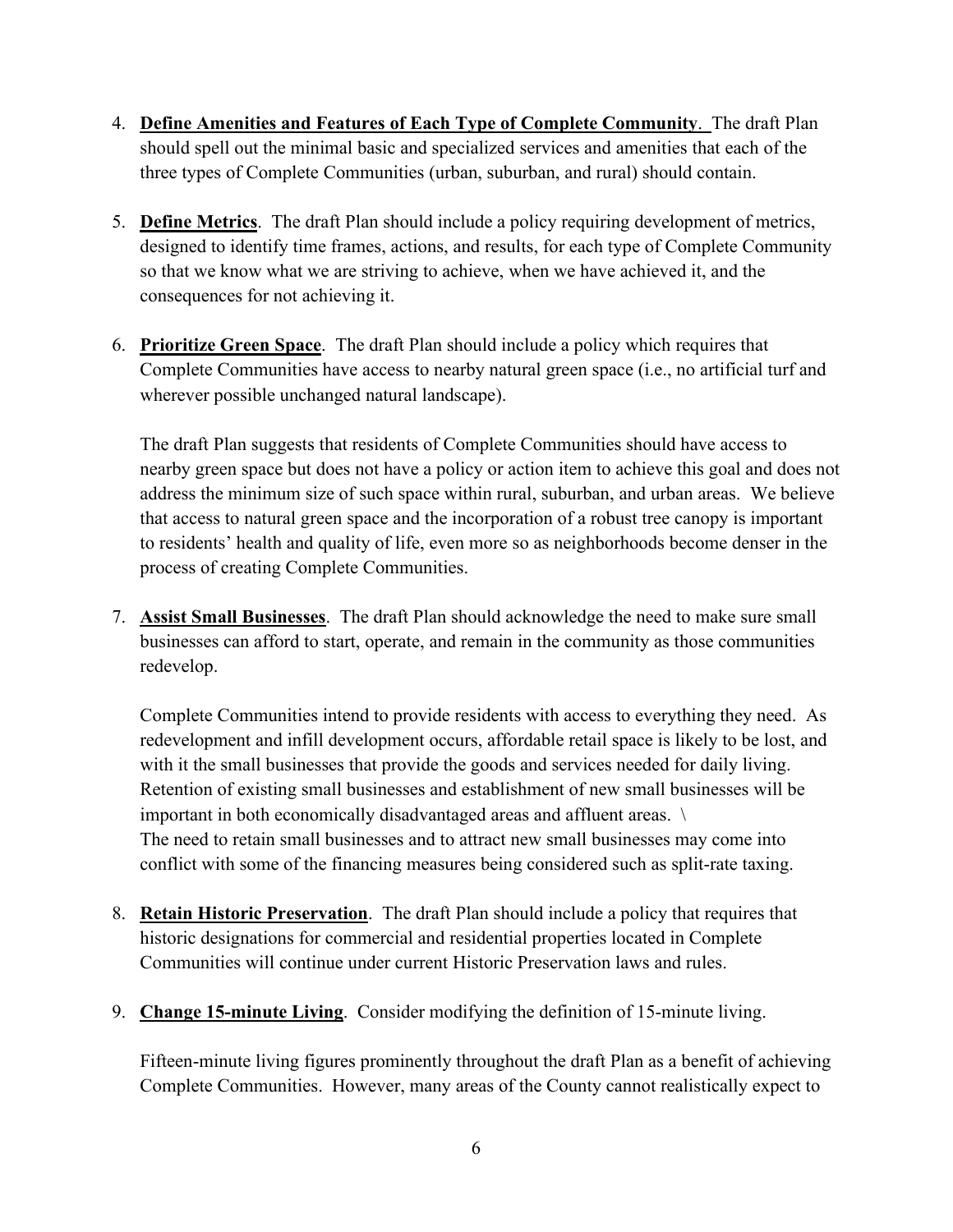experience this ill-defined concept. Also, the draft Plan is unclear as to whether it means a 15-minute walk, cycle, complete transit ride, or car trip, and how this concept can be applied to rural, suburban, and urban Complete Communities (this is one area where examples could be quite helpful). Perhaps, given the lack of general applicability of 15-minute living across the County and the disconnect between a 15-minute walk, a 15-minute bike ride, 15-minute transit ride, or a 15-minute car ride, the concept of 15-minute living should be changed, and the goals, policies, and actions framed solely in terms of Complete Communities. The 15 minute living slogan is catchy but does not really work for the County as a whole.

- 10. **Integrate Environmental Sustainability**. The draft Plan does not integrate the goals of infill development and environmentally sustainable development. We recommend that this integration, with metrics, be fleshed out fully to support the County's goal of climate resilience.
- 11. **Update Infrastructure Policy**. A policy should be added to the draft Plan regarding the need for updated infrastructure in each instance infill development is occurring.

Policy 6.2.4 calls for infrastructure improvements to meet climate change challenges. But the draft Plan lacks a policy that calls for infrastructure improvements to meet added demands placed by infill development on water/sewer lines, electrical lines, communications facilities, stormwater capacity, and other critical infrastructure needs for communities.

# **II. Financing Capacity**

A major flaw of the draft Plan is the sparse attention it gives to how the County will thrive economically and how it will pay for the improvements proposed in the draft Plan, given that increasing housing stock does not, in and of itself, lead to job growth or result in a healthier business climate.

While the draft Plan lists the County's sluggish economic growth as its  $8<sup>th</sup>$  top challenge, it is concerning that the draft Plan does not address finances and the economic feasibility of the proposals, especially given the high infrastructure costs and lack of financing strategies associated with the draft Plan and in light of the budget shortfalls the County is likely to face for some years due to COVID-19.

The effects of Complete Communities on the County's economic health are uncertain and unproven given the lack of success stories both regionally and nationally. We recommend that greater attention be paid in the draft Plan toward the creation of incentives and other conditions for economic resilience, job creation, and industry diversification.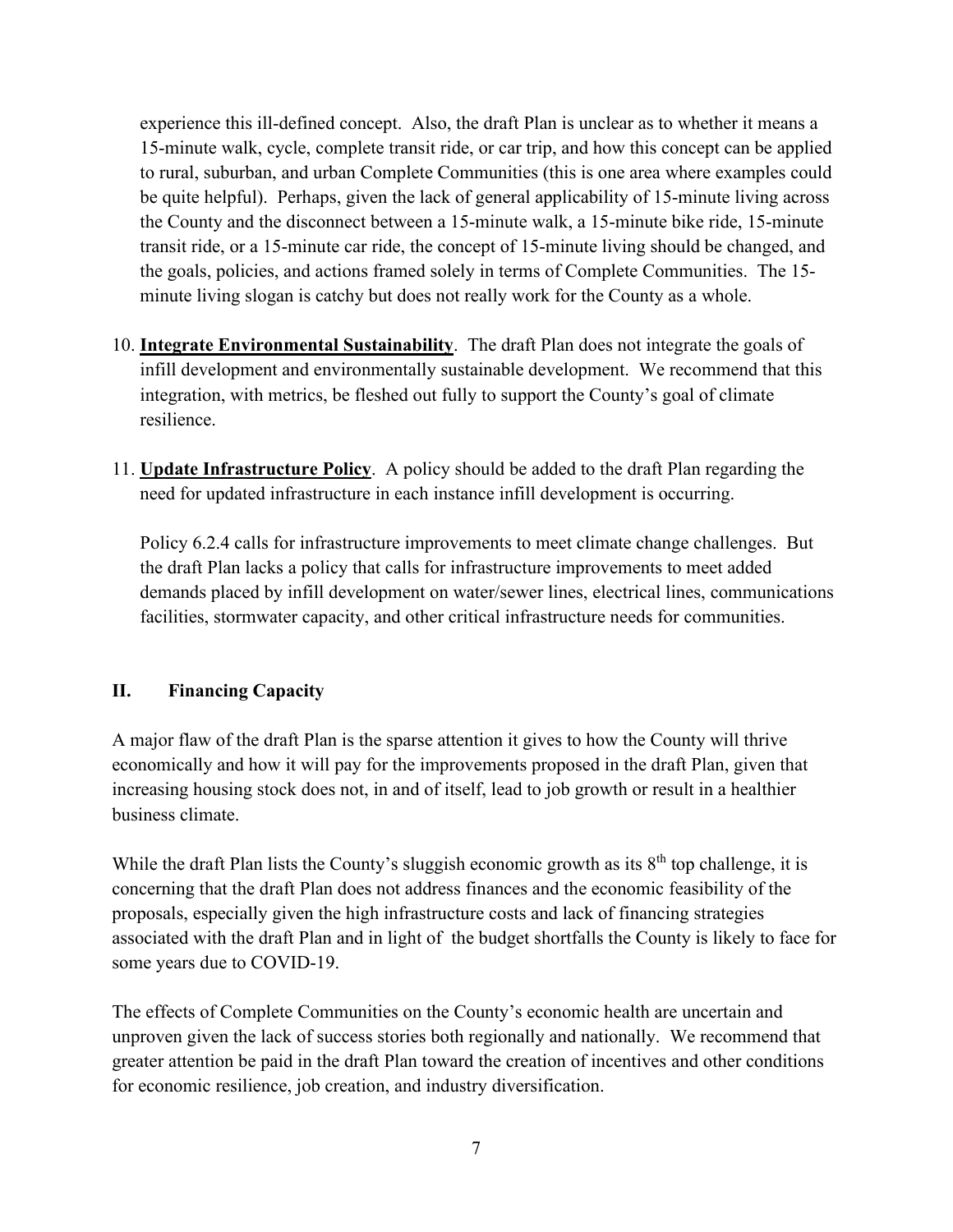Our specific concerns about the financial elements of the draft Plan follow:

1. **Prioritize Economic Growth**. The draft Plan should recognize economic growth as one of the County's top challenges.

The county's sluggish economic growth should be listed in the draft Plan as, at least, one of the top 3 challenges the County is facing and job creation should be included as one of the major goals because good paying jobs will be significant in addressing the County's economic inequities.

2. **Consider Economic Resiliency**. Factors that affect the county's economic health and resilience should be considered when developing the draft Plan's Goals, Policies, and Actions.

The draft Plan notes that between 2004 and 2019 the number of jobs in the County grew by 5 percent, whereas the job growth in 20 similarly sized counties (defined as those ranking closest to Montgomery County in total number of jobs in 2004) during this period averaged 21 percent (page 22). The factors that led to the much greater economic growth in these 20 counties should be investigated and the draft Plan examined against those conditions to be sure that its Goals, Policies, and Actions reflect them.

The draft Plan should include Goals, Policies, and Actions that collectively create conditions that improve the County's economic resilience and diversity and enable the County to thrive and compete in the  $21<sup>st</sup>$  century. The County needs to attract new industries and companies as well as retain those it already has. Potential new industries could include green manufacturing, healthcare technologies, agritourism.

- 3. **Add Financing Strategies.** We recommend that the draft Plan include high-level fiscal analyses or associated financing and investment strategies that address how amenities will be added to all communities around the County so that they become Complete Communities.
- 4. **Share the Costs Between Developers & Residents.** The draft Plan should indicate how the costs of achieving the goals of the Plan will be shared between developers and residents.

Constructing Complete Communities will put a great burden on the public treasury to provide (duplicative but equitable) public facilities for all communities. It is unclear where the vast sums that will be needed to fund the many capital improvement projects called for in the draft Plan will come from.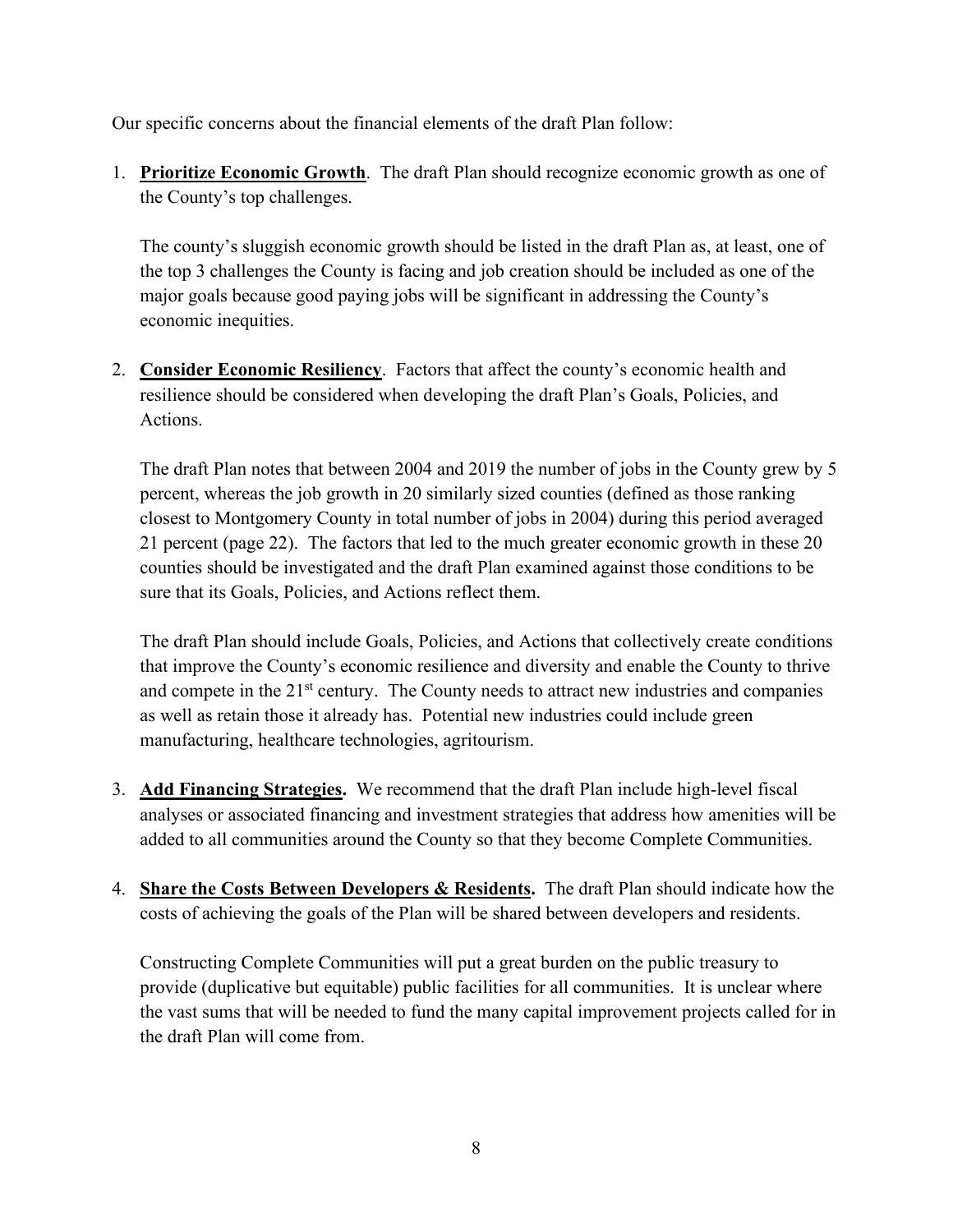It is equally unclear how the burden of these costs will be shared between developers, commercial interests and residents. For example, the draft Plan should be clear on whether split-rate financing would apply to single-family properties rezoned for multifamily and/or commercial use. Given the reduced impact taxes and increased recordation taxes to be implemented in the 2020-2024 County Growth and Infrastructure Policy and the sparse detail in the draft Plan about increased recordation taxes and split-rate taxes for underutilized properties, we are concerned that too much of the costs will be imposed upon residents, especially those who would be potentially paying a value added tax on homes that are their primary residences.

#### **III. Housing Affordability**

A major goal of the draft Plan is increasing the amount of housing in the County: its target is to locate "at least 75 percent of new housing in mixed use centers near rail and BRT" (page 75), and to increase the County's stock of affordable housing by introducing Missing Middle Housing into single-family neighborhoods within a half mile of rail stations and BRT lines. Given the high land values around transit, we recommend that the draft Plan expand the areas for which Missing Middle Housing can be introduced as well as repurposing certain commercial properties to provide affordable housing.

1. **Increase and Diversify Areas for Missing Middle Housing**. We recommend that the draft Plan increase and diversify the areas where Missing Middle Housing could be located. The draft Plan's focus on putting infill development in existing neighborhoods within onehalf mile of rail stations and BRT routes is too narrow and, in most places, the land is expensive, which may not achieve the stated goals. Putting Missing Middle Housing in these neighborhoods is likely to result in some additional housing if the market finds it profitable to build this type of housing there, but it is highly unlikely that the new market-rate housing units will be affordable or attainable by the income cohorts that the Plan seeks to help. Land within a half-mile proximity to primary public transit (Metro, BRT, Purple Line) in many neighborhoods is so expensive in Montgomery County today that the new housing will not even be affordable for families with moderate incomes.

Allowing Missing Middle Housing in neighborhoods that are accessible via other public transit (e.g., Ride On bus and other bus routes on non-BRT routes) could produce additional housing that is far more realistically affordable. This change and expansion of focus and criteria would benefit underserved and disadvantaged communities and populations as the County's housing stock overall is diversified in an upward direction. Additionally, expanding transit services in these neighborhoods seems desirable from an equity standpoint, will make them more attractive communities, and could result in increased investments there.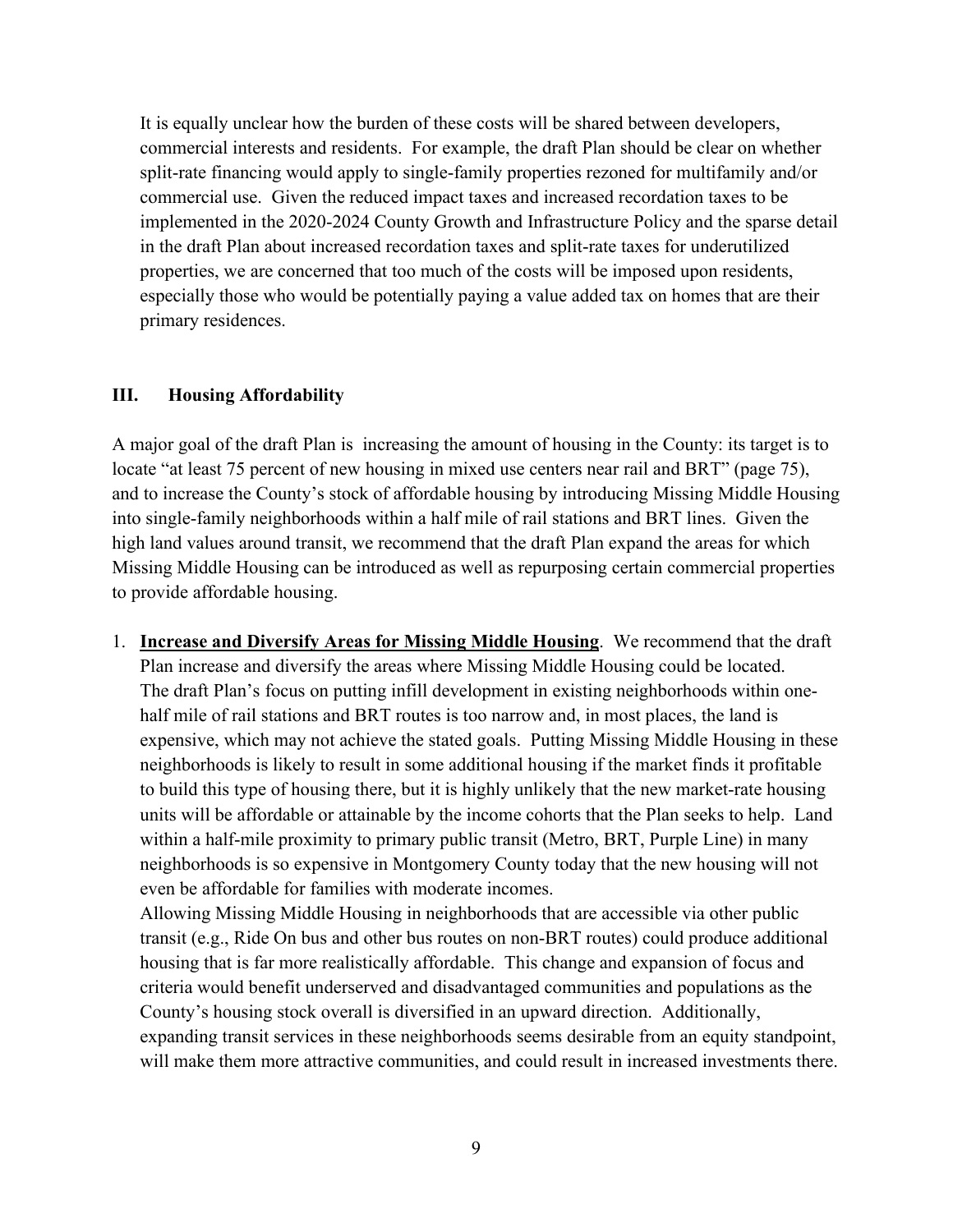- 2. **Provide Housing for Essential Workers**. We recommend that the draft Plan add a policy and action item of providing convenient and affordable housing for public and other essential workers who provide essential services to communities. Our teachers, fire fighters, police, and others who directly contribute to the community as well as for other essential workers whose incomes are inadequate for most housing in the County (e.g., grocery workers, trash collectors) need to be able to afford housing near their workplaces.
- 3. **Leverage Naturally Occurring Affordable Housing**. The draft Plan should include some Goals, Policies, and Actions regarding naturally occurring affordable housing and adaptive rehousing.

The draft Plan focuses on creating new housing without adequately considering retaining naturally occurring affordable housing (including possible upgrades to older housing) and repurposing of non-residential properties (COVID-19 has made this particularly relevant). Further analysis should be done to determine current and potential future naturally occurring affordable housing, structural and system (wiring, plumbing, etc.) lifespans, and cost of retrofitting to extend the lifespan of existing structures.

This focus and review would give a better picture of the need for newly built housing, as well as data regarding what such housing would cost renters and buyers. Critically, one likely effect of the COVID-19 pandemic is diminished demand for commercial properties with a greater demand for suburban residential homes; converting certain of the commercial structures to residences, schools, or other public amenities, including co-located uses, should be analyzed as part of Thrive Montgomery.

#### **IV. Transportation Access**

A major goal of the draft Plan is to change the culture and use of County transportation modes, by getting people out of cars and instead focusing on mass transit and walkability. This set of goals underpins many of the recommendations in other parts of the draft Plan, such as Complete Communities. This ambitious goal, while laudable in some respects, does not recognize the substantive disconnect between the County's current transit infrastructure and the transportation network that would be needed to realize this goal. The draft Plan's focus is both unrealistic, not consistent with the transportation realities of other parts of the DMV, and not appropriate or equitable for many County businesses and residents.

We recommend that the draft Plan's transportation goals and policies be significantly revised to more realistically consider alternative transit options and substantially increase attention to traffic and future flexibility. Some of our specific suggestions follow. We believe that the Plan should: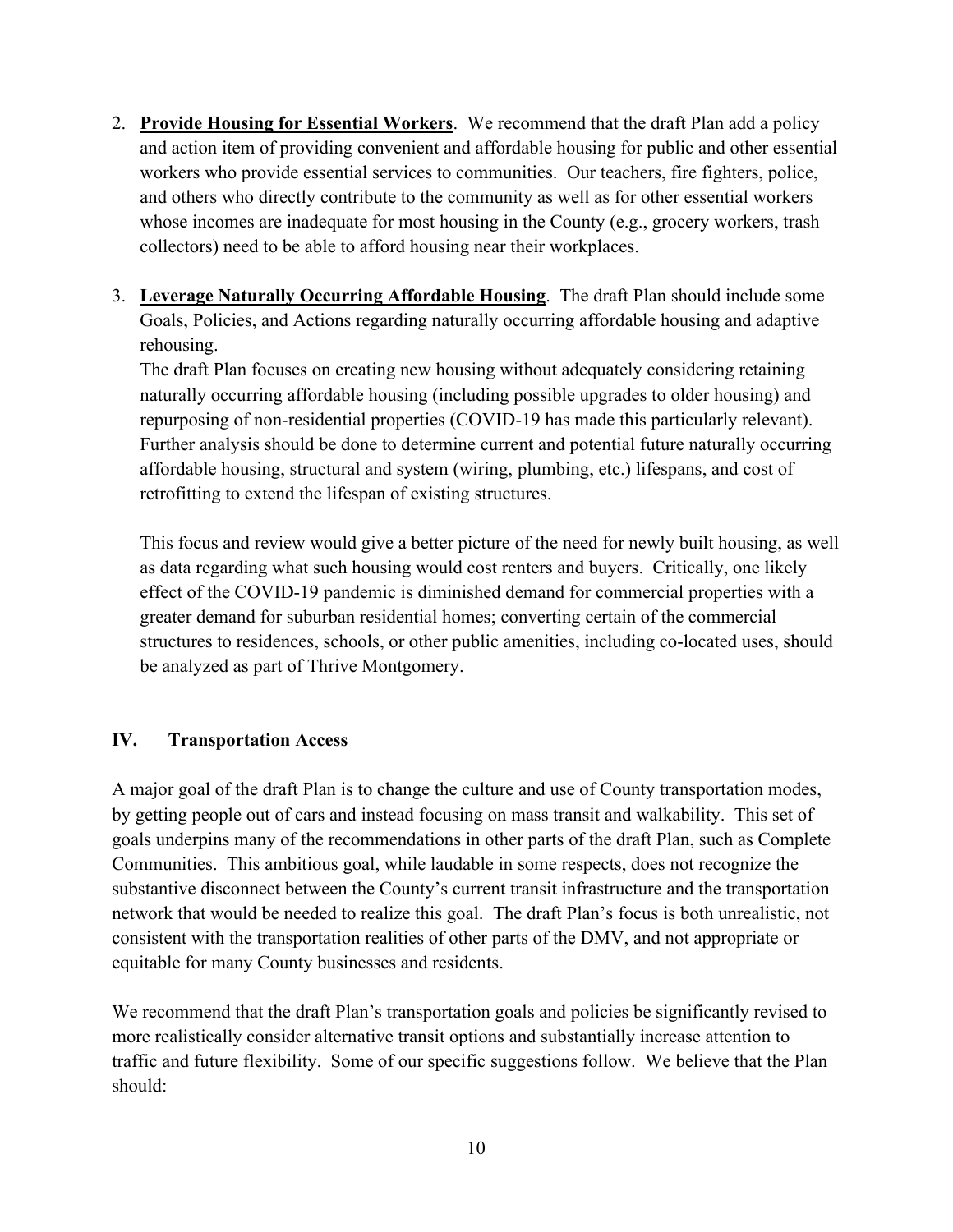- 1. **Focus on Developing Transit but with a Broader Approach**. The draft Plan focuses on improving mass transit through adding bus rapid transit (BRT) routes and to a lesser degree rail service. Other forms of transit should be considered and incorporated.
- 2. **Specify How an Evolution from Car-centric Transportation to Transit-centric Transportation Will be Staged and Managed**. The draft Plan does not adequately consider interim stages between the County's transportation situation as it exists now and as it may become over time. This evolution and its timing for items such as sidewalk and bicycle route installations or improvements as well as ADUs and infill development's demand for on-street parking are of particular interest given the large investment of public funds that would be needed and the uncertainties in obtaining funding.
- 3. **Continue to Plan for Traffic**. The proposed BRT and rail options, even when added to existing Metro and bus lines (and the future Purple Line and planned BRT routes), will not create a transit network sufficient to get most County residents out of cars and hence to reduce traffic. The County's size, current settlement patterns, diverse population, and demographics require continued planning for vehicles and traffic, and the draft Plan should include strategies to do so. The County must maintain policy goals that include the realities of vehicular mobility and support acceptable motor vehicle levels of service. Traffic impacts everyone and planning for motor vehicle traffic still matters. The draft Plan now ignores the vehicular traffic needs of both small businesses and apartment developers, who tell us that they need to provide parking.
- 4. **Reevaluate Transit Needs in Light of Lessons from the Pandemic**. The spread of COVID-19 and subsequent changes to all areas of work, retail, delivery services, and family life are an object lesson in changing needs. The information already gleaned from changes to travel and telecommuting patterns should be incorporated into the draft Plan.
- 5. **Provide Flexibility for Future Developments**. The draft Plan is not poised to accommodate future transportation solutions, which are constantly evolving. The impacts of conversion to electric vehicles over the next 25 years, growth in private multi-passenger services (e.g. Uber and Lyft), and new forms of transportation that are likely to become available soon, such as autonomous vehicles, are not considered. Development in areas near transportation hubs will progress and impose new transportation needs, and the ongoing pandemic will change transportation needs in ways that cannot yet be predicted. The draft Plan should exhibit adequate flexibility to respond to current conditions or adapt to changing conditions over its time frame.
- 6. **Integrate with Other Jurisdictions from the Outset**. Despite recognizing these realities, the draft Plan does not adequately consider that State and Federal roads crisscross the County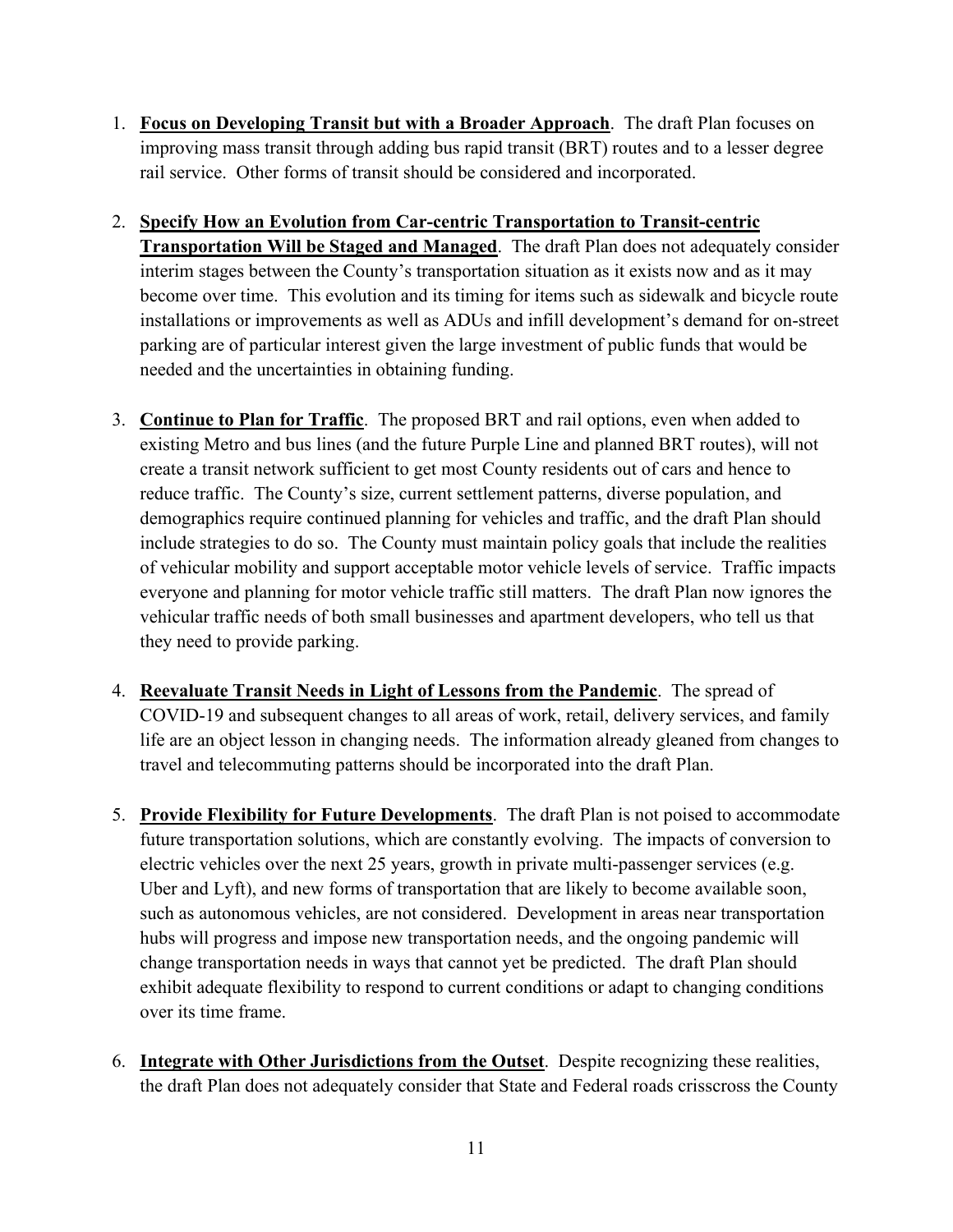and will not be subject to the draft Plan, nor the need to integrate the County's transportation modes with other adjacent jurisdictions. It is unclear whether MDOT was consulted with on this draft Plan. Also, County residents and non-residents will still routinely need cars to travel to other parts of the County, to other parts of Maryland, to DC, and to Northern Virginia. Commercial traffic and delivery vehicles will continue to use, and depend, on adequate roadways and traffic control within the County.

- 7. **Accommodate Many Groups Who Cannot Use Mass Transit**. While the draft Plan focuses on equity, if the County does not plan for cars and insists on 'road diets', one direct consequence would be a significant negative impact on many groups of County residents, for whom the draft Plan would create inequities including:
	- Low income residents:
	- Senior citizens:
	- People with many types of disabilities.

Despite acknowledgment of these groups of people in the current draft Plan, the needs have not been adequately considered and appear to be based on assumptions more than data. Lower income residents often rely on cars to reach multiple jobs in a timely fashion and using mass transit can be more expensive and require significantly more time than making the same trip by car. Similarly, while the draft Plan discusses the County's growing aging population, it does not take into account the many who are not going to bike or walk, particularly in inclement weather, to meet their day-to-day needs. Crucially, the draft Plan does not provide adequately for people with all types of disabilities. Physically challenged residents are mentioned, but only in the context of being able to "roll" to places. Besides mobility, other physical and emotional challenges will always make it difficult for residents to use transit, to walk, or to cycle. The draft Plan does not adequately consider the issues that impact these large groups of people.

8. **Specify the Proportion of the County that Could Evolve into Complete Communities and Better Consider Transportation Needs for the Other Areas**. Many areas of the County will never become Complete Communities, and even those that do will have limits that cannot be circumvented by walking, cycling, or using only mass transit. Community amenities such as libraries, recreation centers, and sports fields are not likely to be included and/or accessible in all areas. It is not realistic to expect families with young children to avoid vehicles for all education, medical, and recreational needs.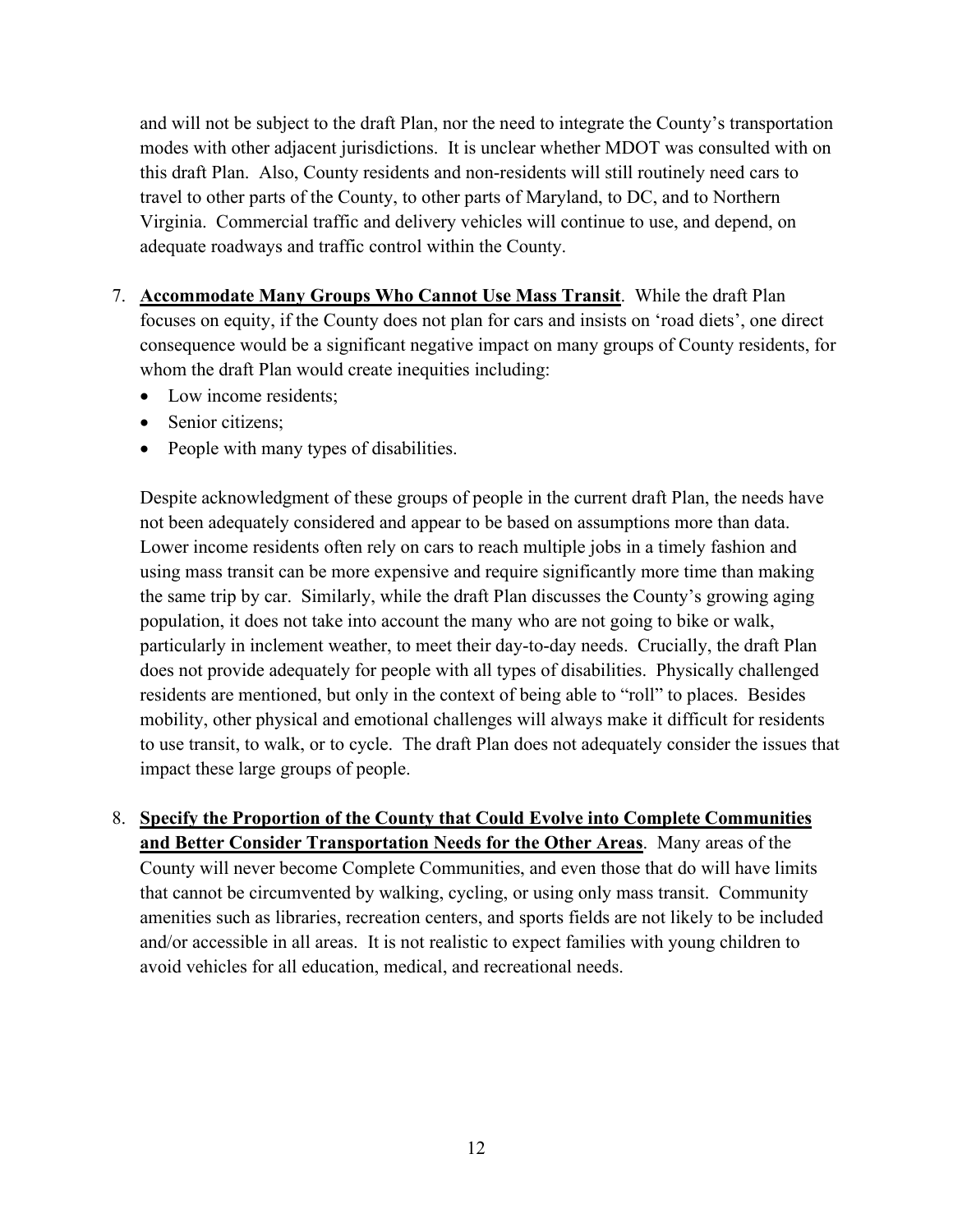#### **V. Public Facility Implementation Plans**

Although the draft Plan is intended to be visionary, rather than an exact road map for the future, its success relies on the development of costly infrastructure (e.g., rail, BRT routes, and public facilities such as schools, libraries, recreation centers, and possibly additional emergency facilities, etc.).

Public revenues, at least in the near future, are dwindling for infrastructure projects due to the county's slow economic growth and, more recently, to COVID-19. Further, reliance on private enterprises or Public Private Partnerships to "build our way forward" may be fraught with unintended financial burdens as well as social and equity consequences, as we have recently learned from the Purple Line.

We have the following specific concerns regarding the discussion and analysis of public facilities in the draft Plan:

1. **Specify Payment Plans for Public Facilities**. The Plan should address how the County will pay for decentralized public facilities.

Throughout the draft Plan there is lack of clarity regarding 15-minute living in general and 15-minute access to public facilities in particular. The draft Plan encourages co-location of "essential services such as schools, medical clinics, daycare centers, libraries and recreation centers within communities". While the County in some instances does currently provide for co-location, it has an extensive range of centralized facilities, including swim centers, sports centers, motor vehicle offices, and immersion programs in schools. The draft Plan appears to be reversing this centralization and sharing of public facilities by calling for decentralizing these services so that residents have 15-minute access. Regardless of how the Plan ultimately defines 15-minute living, building and operating these decentralized facilities will add significant costs to the County's budget and should be addressed as part of the draft Plan.

2. **Coordinate with School Facilities and Programs**. We recommend that the Planning Board work closely with MCPS and the Board of Education to determine if decentralization of middle and high schools, plus the possible termination of magnet and immersion programs, is in the best interest of the County and its students.

While most elementary schools are a short walk for K through  $5<sup>th</sup>$  graders, middle and high schools are clustered and today for many students require a car or bus ride. The decentralization of middle and high schools to accommodate 15-minute living will radically change that model. Even with compact designs or co-location with other public facilities, under the draft Plan a large number of additional schools will need to be built at a substantial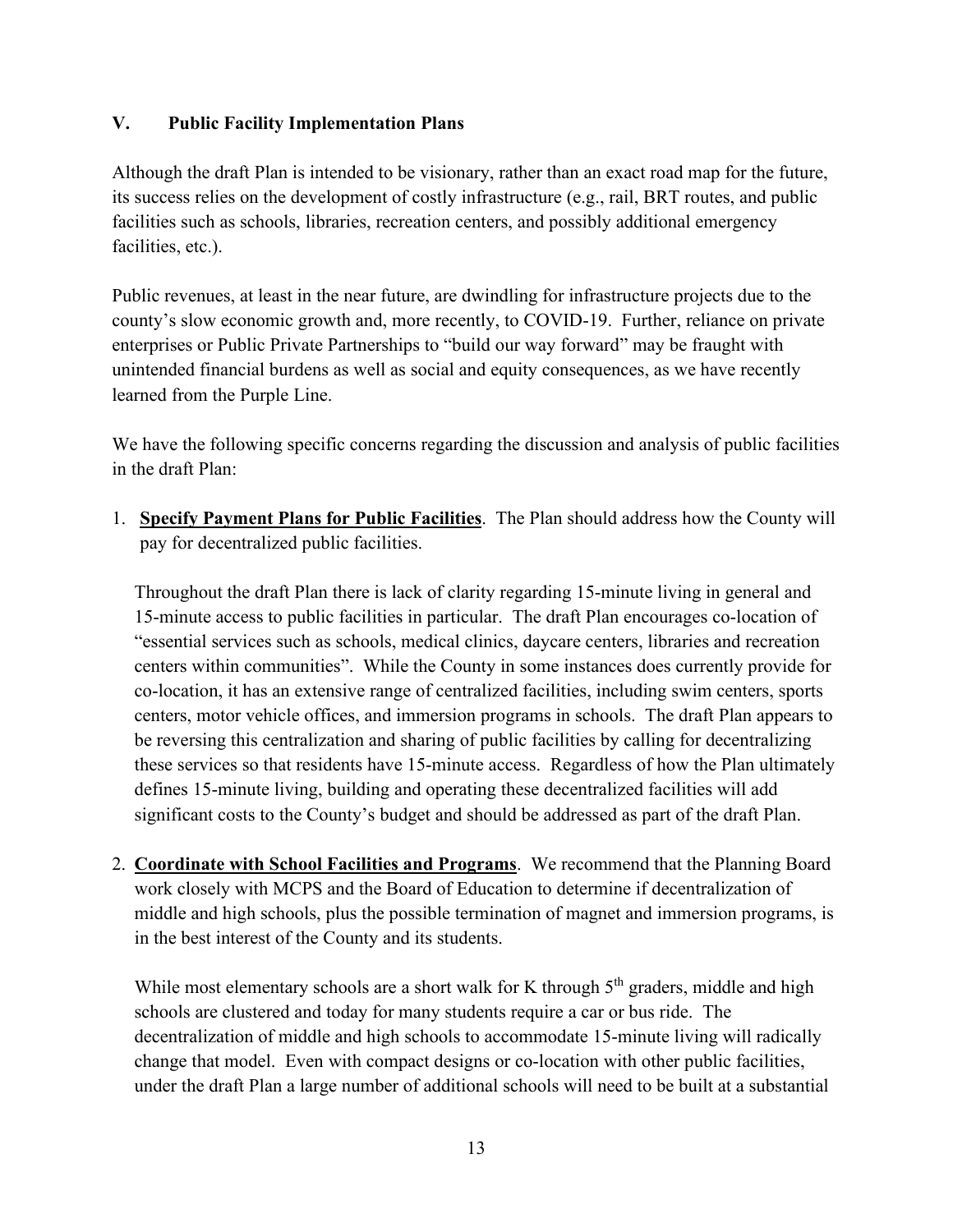cost. Further, there is the question of whether magnet and immersion programs should be scaled back or eliminated in the interest of walkability, or made available more broadly, which raises issues of staffing. This is an important policy question for consideration by MCPS and the Board of Education. Related questions regarding athletic programs and the cost of fielding team sports at an increased number of schools as well as the feasibility of acquiring the land that will be needed in already fully built-out neighborhoods also need additional review and analysis.

In light of the County's national reputation for educational excellence and the significance of that reputation to the decision of many companies and families to relocate to the County, adopting the Compact Communities concept requires careful consideration of its impact on the County's educational system as well as whether it will help attract new families and business to the County.

3. **Prioritize Equity**. Public facilities are not equitably distributed throughout the county. The draft Plan should prioritize adding missing public facilities to disadvantaged neighborhoods and upgrading the facilities currently in those neighborhoods.

Transforming existing single-family neighborhoods near rail and BRT transit into Complete Communities will, in many places, involve improving access to public facilities such as libraries, recreation centers, schools, parks, government offices, and natural green spaces, among other things. This improved access may necessitate construction of new facilities. Transforming existing neighborhoods near transit into Complete Communities appears to be the draft Plan's priority. However, some of these neighborhoods are already more amenityrich than many of the County's disadvantaged neighborhoods. Given budgetary constraints, it seems unlikely that improvements can be made in all neighborhoods simultaneously. To better serve those with greatest need in the County, the priority should be to make improvements in the neighborhoods with the greatest socioeconomic needs and the poorest access to those services.

4. **Coordinate with Police and Fire Protection Services**. We recommend that the Planning Board work closely with representatives of MCPD, County and local Fire Departments to ensure that the Plan does not adversely impact public safety and fire protection services.

Historically, there is a strong relationship between population density and the need for police and fire and emergency services. Decentralization may require expenditures for land acquisition and construction; how it might affect staffing is unclear. We believe extensive additional input is needed from MCPD, MCFRS, and private fire departments regarding urban, suburban, and rural Complete Communities and the most effective, cost-efficient deployment of these services.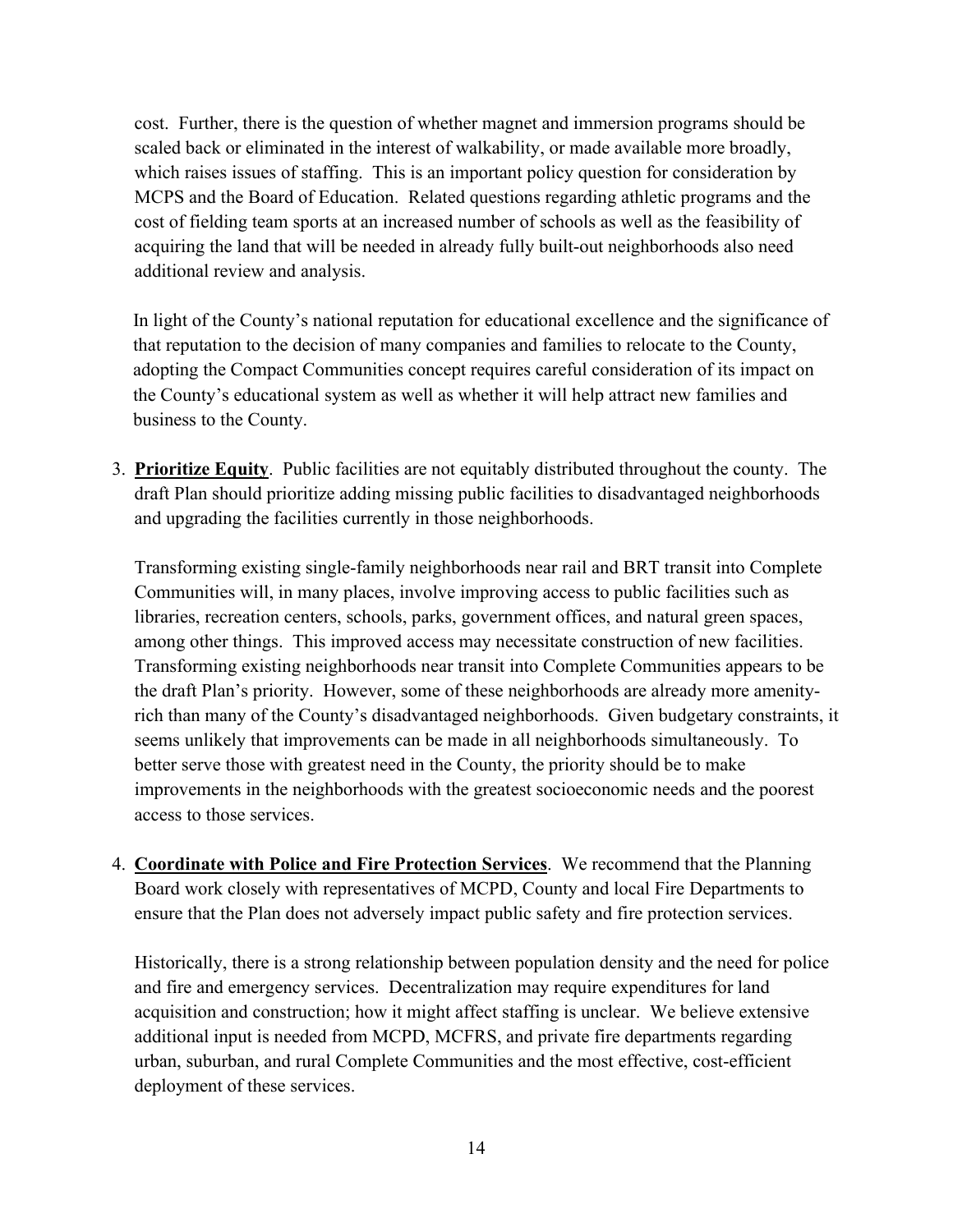#### **VI. General Implementation Plan**

- 1. **Use Master Plans and Sector Plans**. We strongly urge that zoning changes be established through a Master Plan or Sector Plan approach and not through a global ZTA approach. Implementing changes to housing and uses in neighborhoods through a Master Plan or Sector Plan is more appropriate than other approaches because the County's neighborhoods have such varied characteristics – one size does not fit all. This approach also allows communities and planners to have a dialog based on the actual experience of living and/or working in a neighborhood as decisions are made about changes to the physical characteristics of the neighborhoods (see item 5 in the Complete Communities section).
- 2. **Move Design Excellence Criteria to Other Plans**. Design excellence should be addressed in Master and Sector Plans rather than in Thrive Montgomery.

The promotion of design excellence in public buildings is a commendable goal but is beyond the scope of a general plan such as Thrive Montgomery. This goal is not clearly defined in the draft Plan and can be subject to changing trends and individual opinion; for these reasons we urge that it not be imposed on a community through the Plan. Within each Master or Sector Plan, a panel including relevant experts and community representatives, with input from neighboring properties, should be part of the design excellence process. Also, design guidelines should not be used in place of zoned density, but rather to enhance the aesthetic appearance of allowed density.

From a practical perspective, increased costs ascribed to design excellence will present a financial challenge, given the fiscal issues facing the County.

3. **Improve Implementation Timeline**. The implementation timeline should reflect the realities of obtaining financing to build the new mass transit, bicycle routes, sidewalks, parks, greenways, and decentralized public facilities that will be needed to create Complete Communities across the county and make the Plan a success. The timeline must include metrics to measure progress and success.

We appreciate your full consideration of these concerns.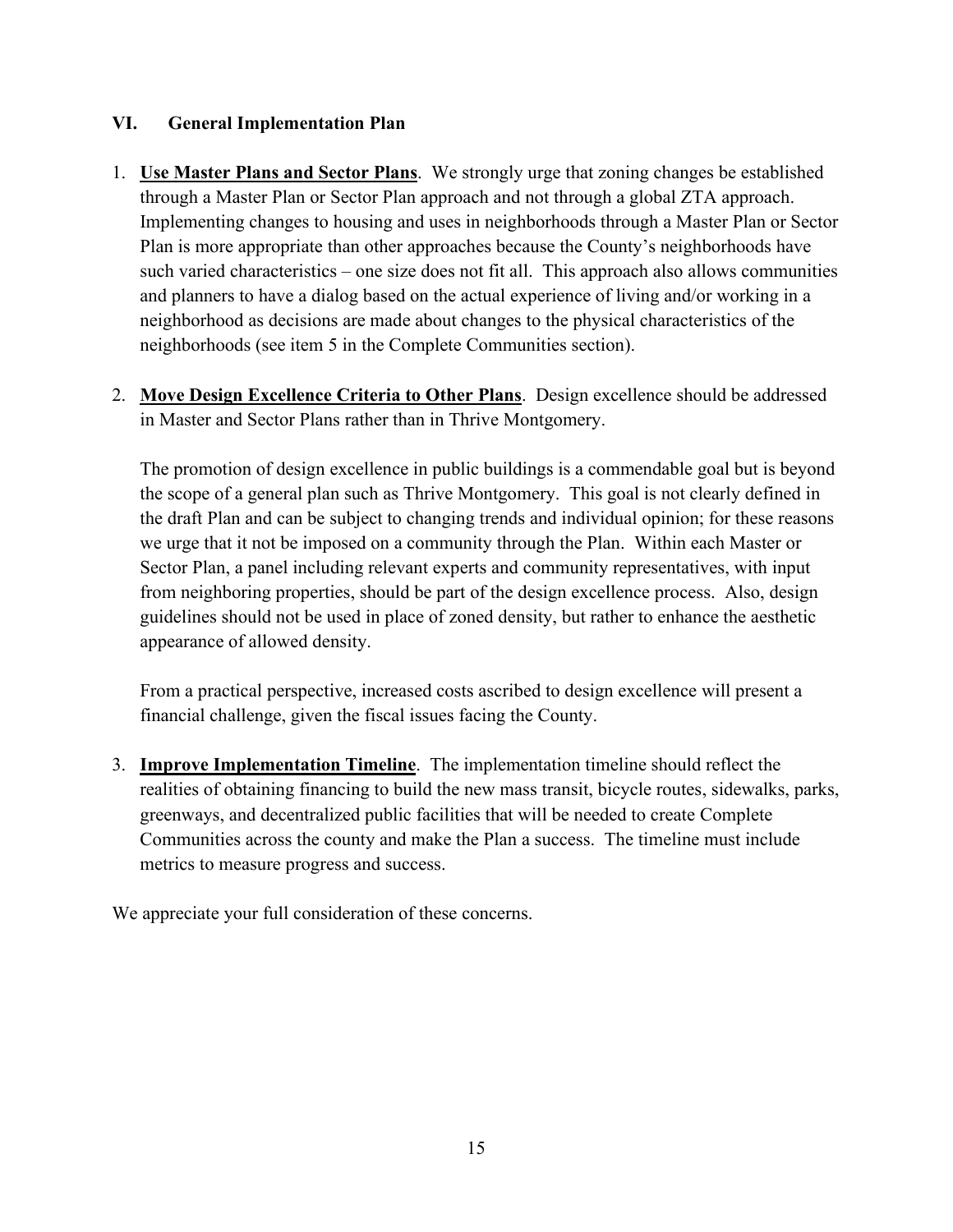Respectfully Submitted,

Robert Goodwin, Jr., Board Vice Chair Chevy Chase Village

Joan Barron & Shelley Yeutter, Co-Presidents Chevy Chase West Neighborhood Association

Melanie Rose White, Chair Citizens Coordinating Committee of Friendship Heights\*

David Barnes, President Edgemoor Citizens Association

Roger Conley, President Kenwood Citizens Association

Cecily Baskir, Mayor Town of Chevy Chase

Paula Fudge, Council Chair Town of Chevy Chase View

Kacky Chantry, Mayor Town of Garrett Park

Willem Polak, Mayor Town of Glen Echo

Tracey Furman, Mayor Town of Kensington

James A. Ruspi, Mayor Town of Laytonsville

Jeffrey Slavin, Mayor Town of Somerset

Marnie Shaul, Council President Town of Somerset

Susan Manning, Council Chair Village of Chevy Chase Section 3

Gregory S. Chernack, Council Chairman Village of Chevy Chase Section 5

Melanie Rose White, Mayor Village of Friendship Heights

Adrian Adreassi, Council Chair Village of North Chevy Chase

\*Representing the Communities of Brookdale, Chevy Chase Village, Chevy Chase West, Drummond, Kenwood, Kenwood Condominium, Kenwood Forest II, Kenwood House Cooperative, Little Falls Place, Somerset, Somerset House Condominiums, Sumner Village, Village of Friendship Heights, Westbard Mews, Westmoreland, Westwood Mews, and Wood Acres.

cc: Montgomery County Council Marc Elrich, Montgomery County Executive Gwen Wright, Director, Montgomery County Planning Department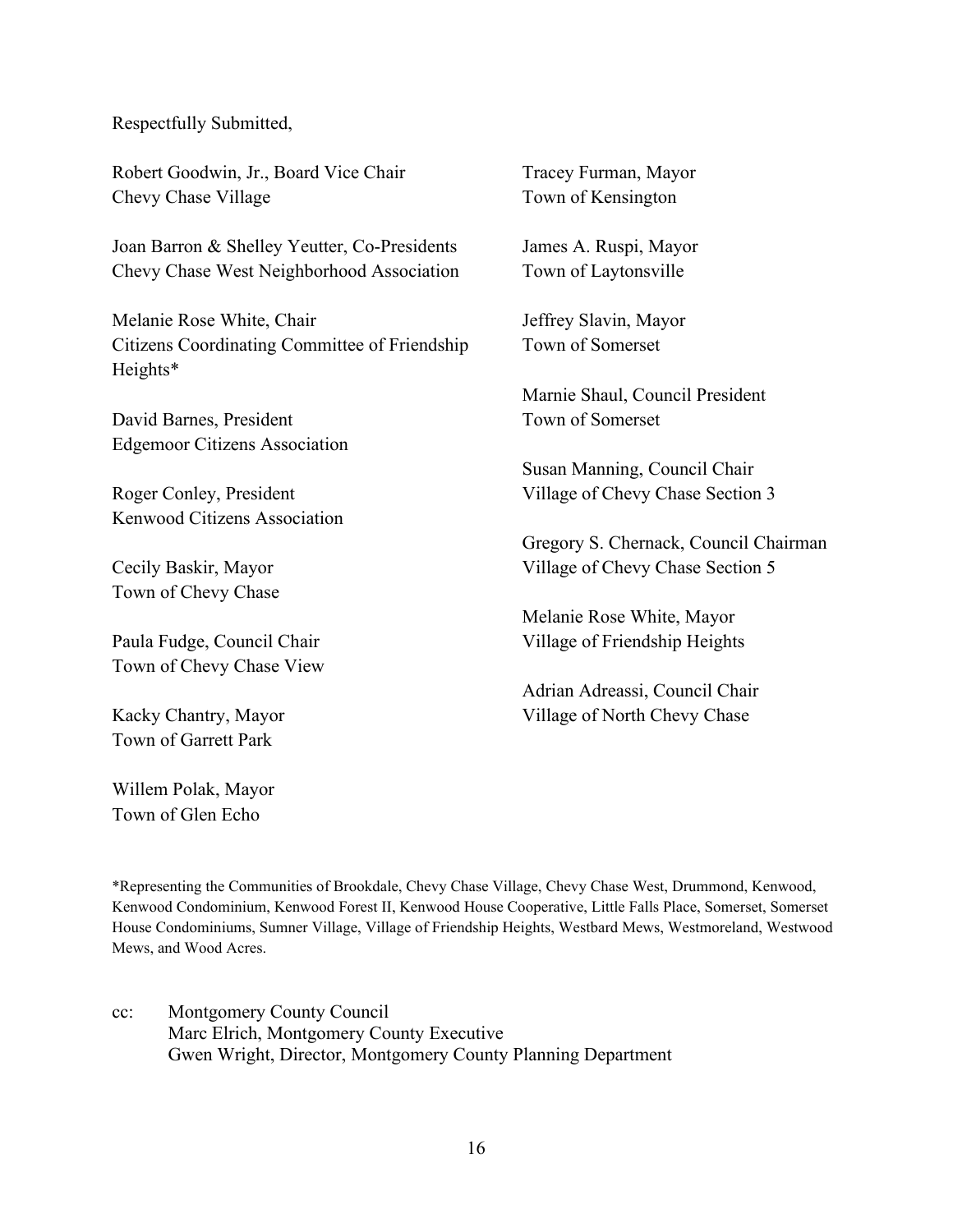# **Appendix A – Requests**

- 1. The draft Plan contains a statement that disparages community participation in the planning process: "Communities have become highly adept at using the public process to block new housing and solving the county's housing shortage will require a shared vision throughout Montgomery County." (page 86). This statement is inappropriate and should be removed from the document.
- 2. The Plan should explain the impact its adoption will have on existing Master Plans and Sector Plans. Will recently adopted Master and Sector Plans be revised to reflect the Goals, Policies, and Action items in the Plan?
- 3. Some incorporated municipalities (e.g., Rockville, Gaithersburg, Takoma Park) and HOAs will not be impacted by Thrive Montgomery's push to add Missing Middle housing types to existing singlefamily neighborhoods, potentially creating a disparate impact. Please add a map that shows where Missing Middle Housing could be located.
- 4. San Diego recently began allowing Missing Middle housing in formerly single-family detached house neighborhoods. It is a large and diverse county, much like Montgomery County. Please include best practices from San Diego in the Thrive Montgomery document.
- 5. The draft Plan is not well organized. For example, there are Complete Communities and housing items in nearly all of the chapters which makes it very difficult for the reader to get a comprehensive view of what is being proposed for these topics. We urge you to group Complete Communities items together, housing items together, transportation items together, and so forth. Additionally, quite a few of the policies and actions seem too granular for a general Plan and run the risk of becoming outdated; consider dropping them.

# **Appendix B – Specific Questions**

Complete Communities:

1. The draft Plan proposes to grow commercial centers that are attractive as headquarters locations for large, multinational corporations, major regional businesses, federal agencies, and small and locally owned businesses. How do these commercial centers fit with the proposed Complete Communities?

Housing Affordability:

- 1. What housing types will be considered single-family housing? The draft Plan refers to attached single-family, semi-detached single family, and detached single-family housing, but does not define what housing types these terms include. Please add definitions for these to the Glossary.
- 2. Will HOAs be excluded from ZTAs or will their covenants override?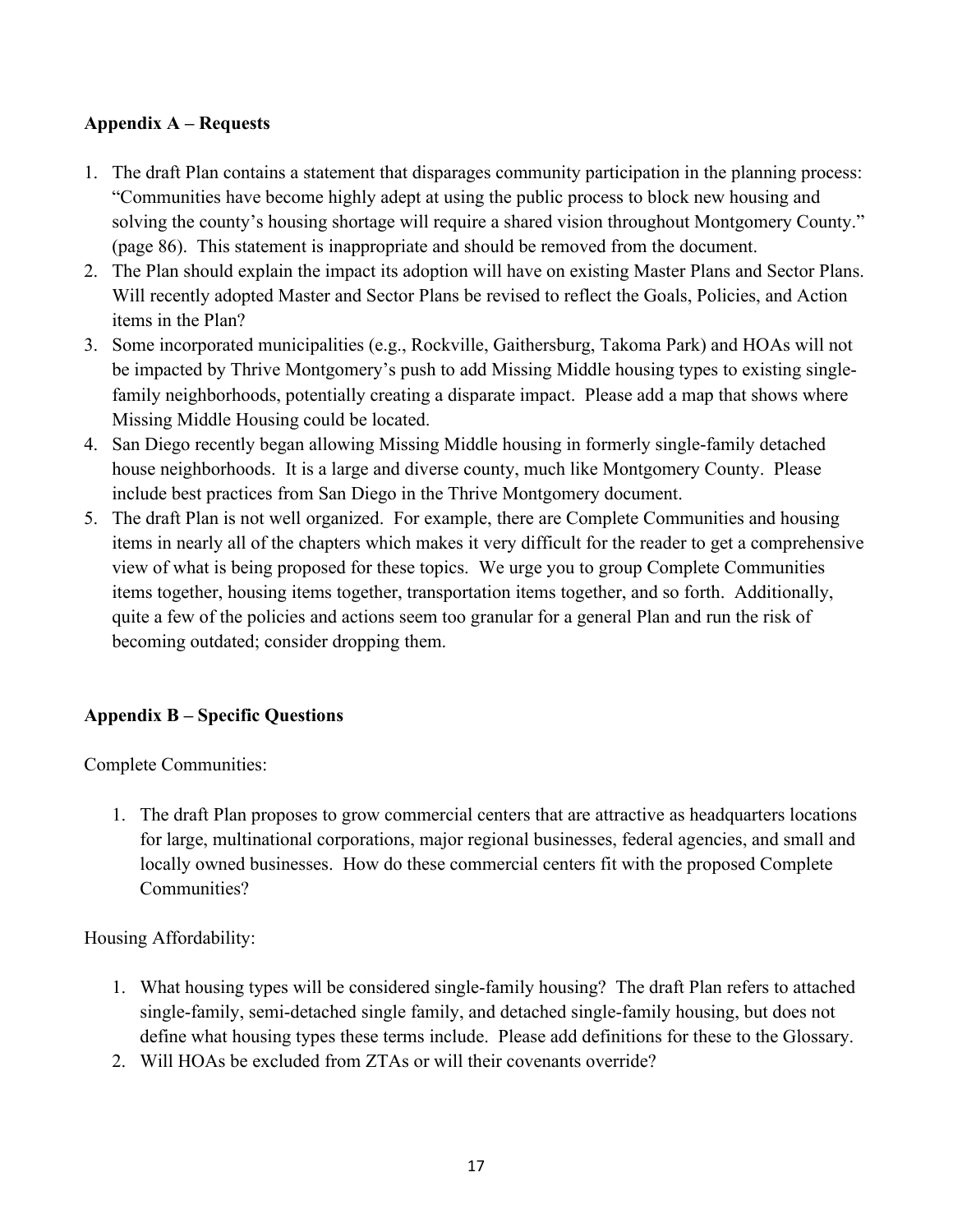Transportation Access:

- 1. Some municipalities in other states are not exclusively dedicating one lane to BRT; rather the lane becomes dedicated during certain traffic conditions. What novel ways could streets be repurposed for BRT?
- 2. The draft Plan mentions developing a "logistics plan to facilitate increasing volumes of ecommerce-related deliveries." However, downtowns and town centers are slated for more density. How will the increase in delivery vehicles factor into lane reduction, parking decreases, and zero emissions?

# Businesses Growth:

- 1. County Planning staff have stated that corner stores and other businesses will be added to existing neighborhoods, but only on the edges of those neighborhoods, not in the middle of them. How will the placement of these businesses be determined and controlled? How will zoning be altered to allow these uses?
- 2. What business climate conditions will be created to attract companies and keep them in the County and what types of housing and transportation do employers need?
- 3. What metrics and consequences will be put into place to ensure minority business owners have equitable access?
- 4. Has the County considered focusing incentives and commercial land use policies to attract specific industries that take advantage of our unique access to DC so that these industries become synonymous with Montgomery County? Examples might include agritourism (in conjunction with Washington DC tourism and Agricultural Reserve), medical research (benefiting from proximity to the National Institutes of Health and the Food and Drug Administration), and green manufacturing (converting 'strip malls' and department stores to manufacturing centers).

# Role of Municipalities:

1. What are the expectations for "partners" in the implementation of Thrive Montgomery? We noticed that municipalities were not listed among the potential partners.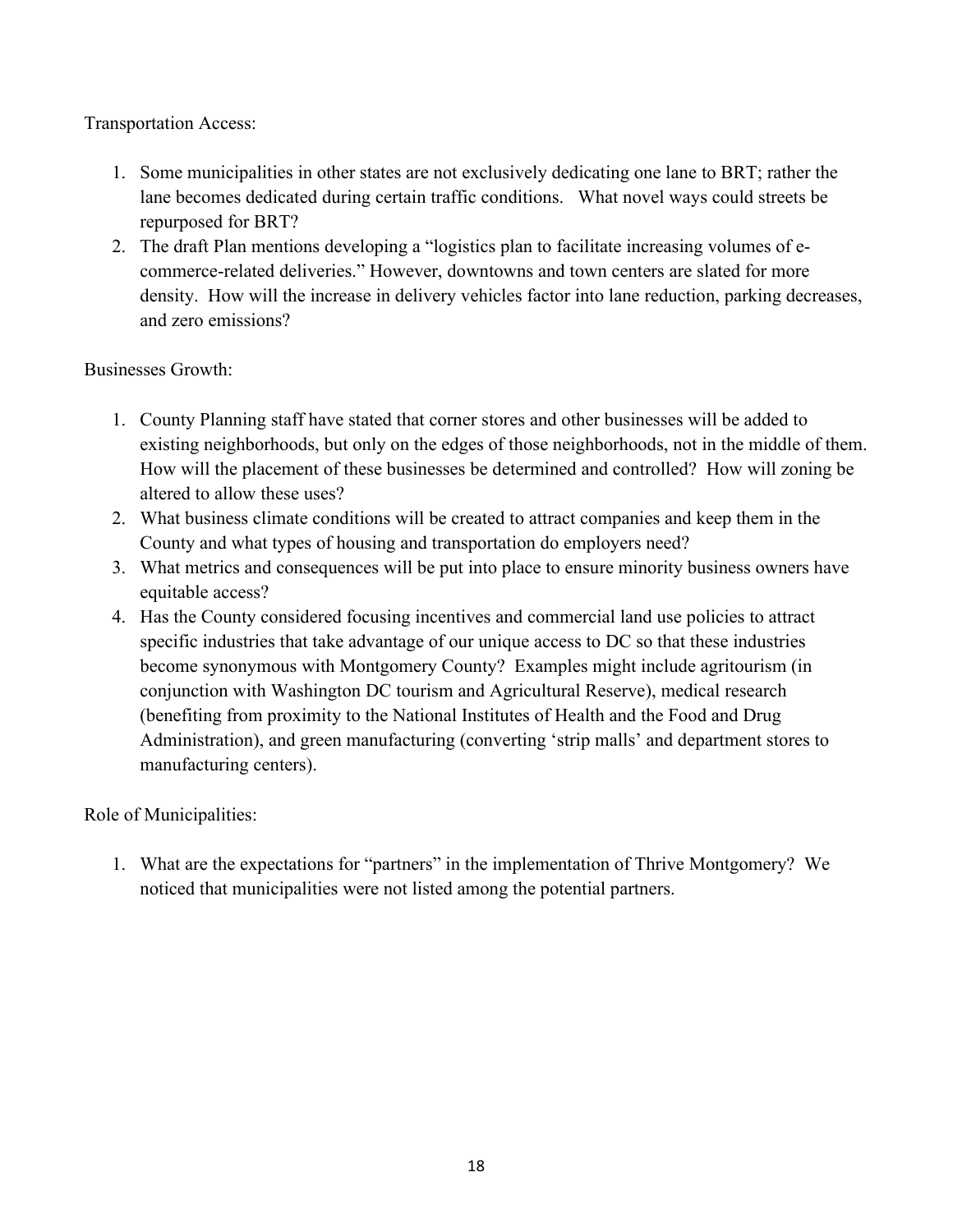The Honorable Will Smith Maryland State Senate Miller Senate Office Building, 2 East Wing 11 Bladen St. Annapolis, MD 21401

The Honorable ….

To Chair Smith and Vice Chair Waldstreicher:

We, the undersigned Mayors of XX cities and towns across Maryland are writing today to express our support for passing the following police reforms during the 2021 legislative session:

- 1. Repeal in full of the Law Enforcement Officers' Bill of Rights;
- 2. Reform the Public Information Act to allow disclosure over all complaints of police misconduct; and
- 3. Enact a statewide use of force policy that prohibits officers from using force unless it is absolutely necessary, and allowing both criminal penalties and civil remedies.

# **Law Enforcement Officers' Bill of Rights**

Bills of Rights are intended to protect residents from government actors, not protect government actors from public accountability.

Constitutionally, officers are entitled to the same rights as other state and local government employees: (1) an opportunity to be heard, and (2) a right to an appeal. There is no Constitutional right to a pre-discipline hearing.

LEOBR grants law enforcement officers special due process rights that do not exist for anyone else; it mandates that officers can only be investigated by other officers; and it ties the hands of police chiefs, preventing them from disciplining their own officers. It is precisely because police have the most power over people they serve – to legally deny someone their liberty or take their life – and the most disproportionate impact on people of color that they must be held to the same standard as other government employees, and not shielded from accountability.

# **Public Information Act**

PIA requests filed in different jurisdictions around the state have found that less than 10% of officer complaints are sustained. This also includes complaints that have been downgraded or misclassified. Allowing disclosure over only a narrow subset of sustained and un-sustained complaints is not enough. There must be public oversight over the vast majority of complaints that result in less than lethal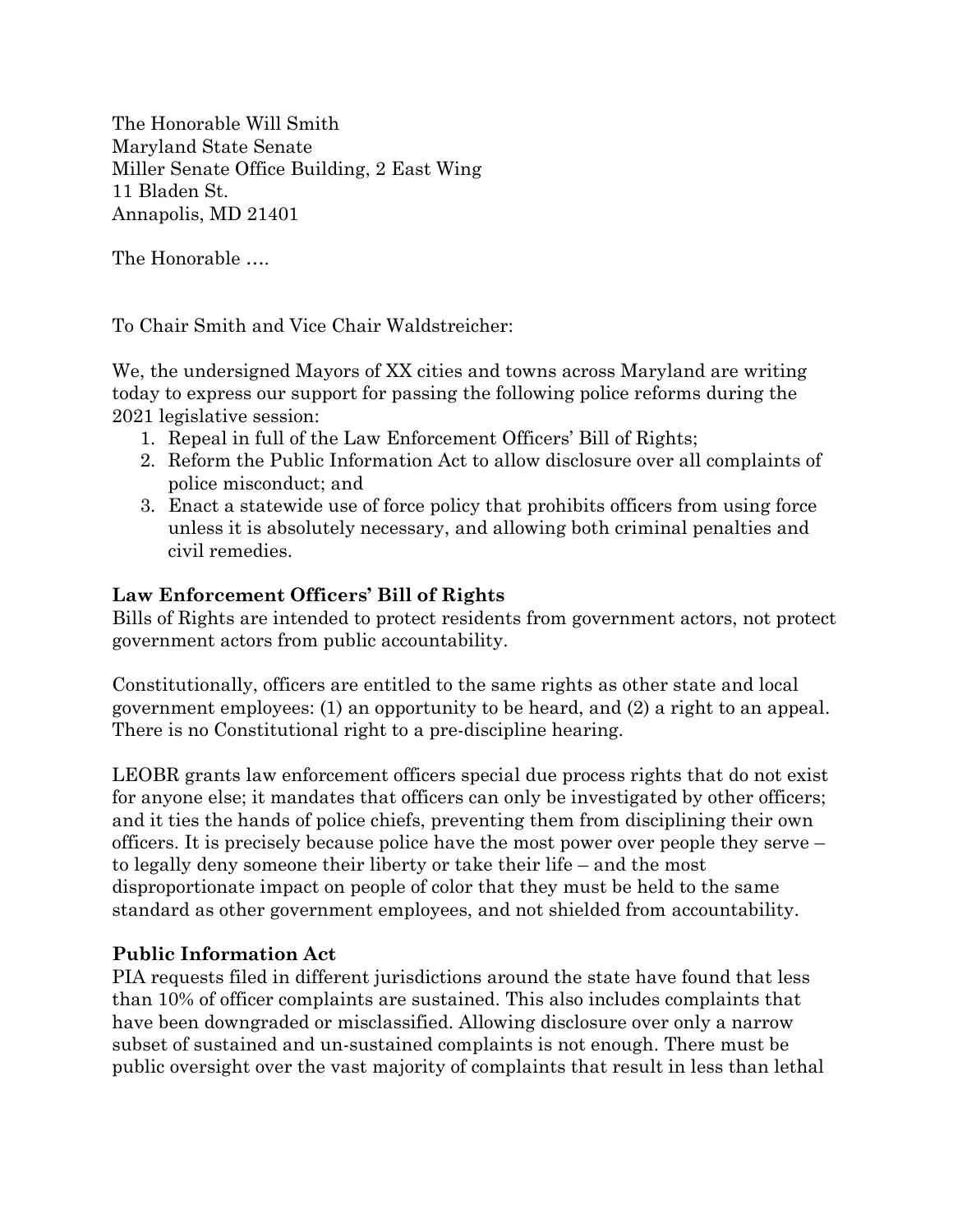outcomes but are just as corrosive to the relationship between police and communities they serve.

# **Use of Force**

Maryland is one of only a few states without a statewide use of force policy, and a robust policy is necessary in order to stop officers from killing people in the moment, provide just accountability for excessive force, and begin to change the culture around officer behavior. Any use of force bill must authorize criminal penalties as well as civil remedies. It must elevate the legal standard under *Graham* and *Gardner* beyond a reasonableness test to prohibit force unless it is necessary. And it must require officers to warn, deescalate, and intervene when other officers violate the use of force policy.

We thank you for your past work on these issues, and ask you to support these fundamental reforms to change abusive practices and protect lives across Maryland. As elected leaders in across the state, we are eager to continue our work together to create safe, justice communities for all our residents.

Respectfully,

Mayor, [Town] Mayor, [Town] Mayor, [Town] Mayor, [Town]

\_\_\_\_\_\_\_\_\_\_\_\_\_\_\_ \_\_\_\_\_\_\_\_\_\_\_\_\_\_\_ \_\_\_\_\_\_\_\_\_\_\_\_\_\_\_

Mayor, [Town] Mayor, [Town] Mayor, [Town] Mayor, [Town]

\_\_\_\_\_\_\_\_\_\_\_\_\_\_\_ \_\_\_\_\_\_\_\_\_\_\_\_\_\_\_ \_\_\_\_\_\_\_\_\_\_\_\_\_\_\_

\_\_\_\_\_\_\_\_\_\_\_\_\_\_\_ \_\_\_\_\_\_\_\_\_\_\_\_\_\_\_ \_\_\_\_\_\_\_\_\_\_\_\_\_\_\_ Mayor, [Town] Mayor, [Town] Mayor, [Town] Mayor, [Town]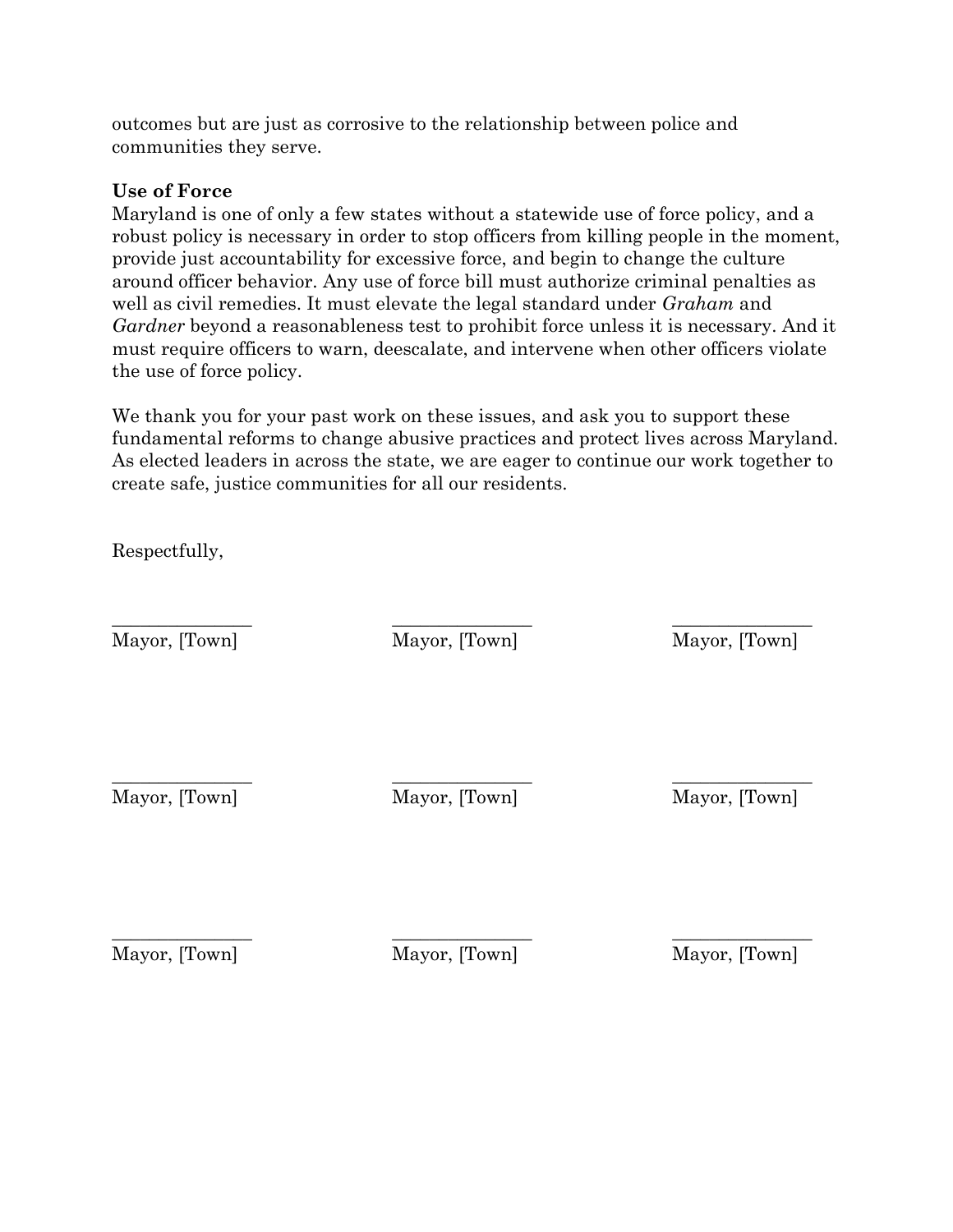#### BEFORE THE PUBLIC SERVICE COMMISSION OF MARYLAND

| POTOMAC ELECTRIC POWER COMPANY'S | ж |               |
|----------------------------------|---|---------------|
| APPLICATION FOR AN               | ∗ | Case No. 9655 |
| ELECTRIC MULTI-YEAR PLAN         | ж |               |
|                                  |   |               |

#### PETITION TO INTERVENE AND NOTICE OF APPEARANCE OF TOWN OF KENSINGTON

Pursuant to Order No. 89660, issued by the Public Service Commission of Maryland ("Commission") on October 27, 2020, the Town of Kensington ("Kensington"), a municipal corporation of the State of Maryland, by and through its attorneys Council, Baradel, Kosmerl & Nolan, P.A. and Suellen M. Ferguson, hereby files its petition to intervene as a party in the above-captioned proceeding. In support of its petition, Kensington states as follows: 1. This proceeding involves the October 26, 2020, application ("Application") of Potomac Electric Power Company ("Pepco") for authority to adjust its retail rates for the distribution of

electric energy and implement a Multi-Year Plan ("MYP"). Pepco's Application proposes an MYP covering the period April 1, 2021 through March 31, 2024.

2. Pepco serves electric customers in Kensington. These customers, which include residential ratepayers, commercial ratepayers, and Kensington itself, have a vital interest in assuring that Pepco's rates and services are just and reasonable.

3. This case will provide an opportunity to gather valuable lessons learned to inform future multi-year rate plans. Therefore, Kensington has a substantial interest in participating in this proceeding. No other party can adequately represent Kensington's interest.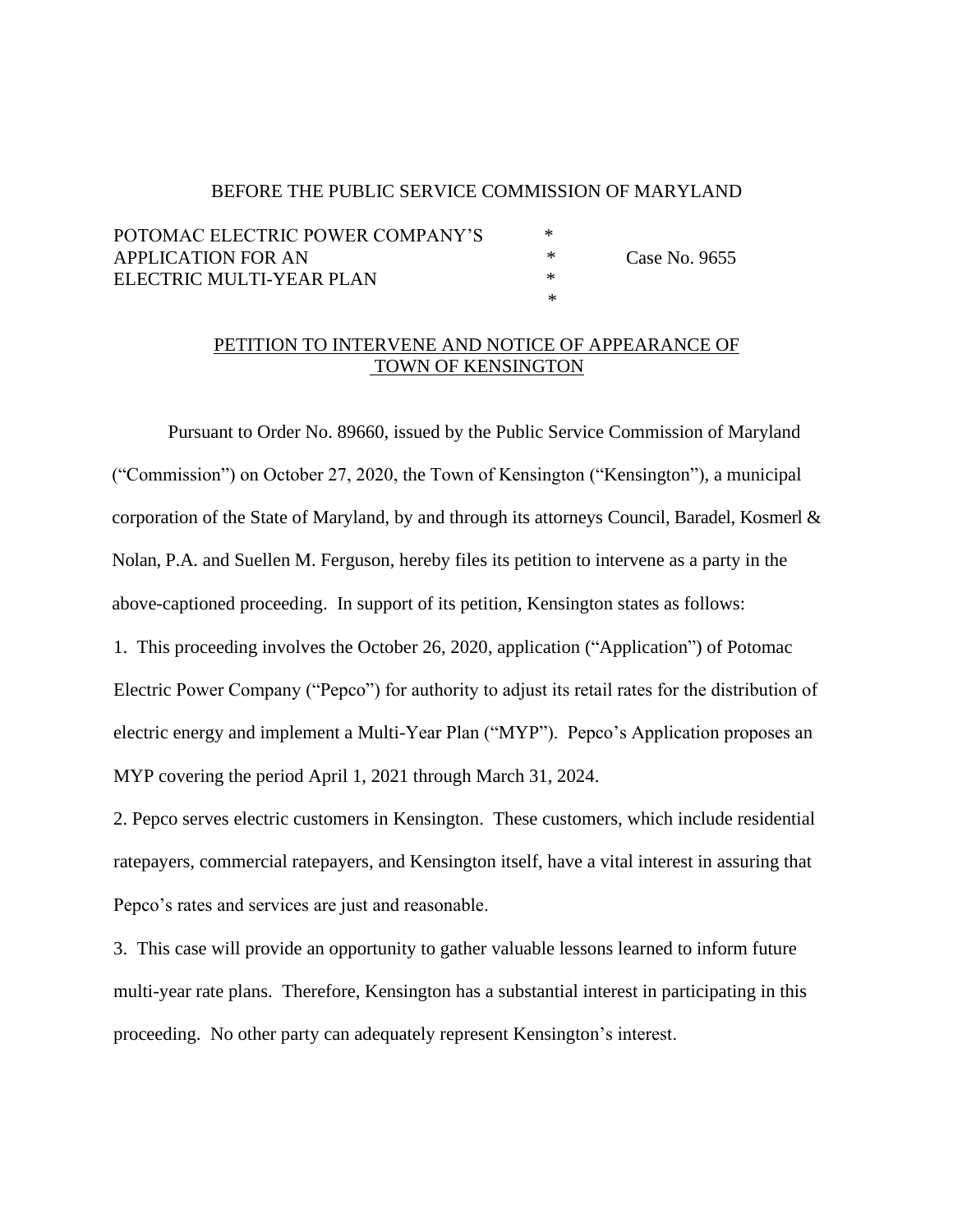4. Kensington requests that the following individuals be included on the service list in this

proceeding to receive service of all orders, pleadings, and other documents:

Bridget Hill-Zayat Town of Kensington Council Member 3911 Baltimore St. Kensington, MD 20895 302-521-7659 E-mail: bridgettok@gmail.com

Matthew Hoffman Town Manager for Town of Kensington 3710 Mitchell Street Kensington, MD 20895 301-949-2424 E-mail: [mjhoffman@tok.md.gov](mailto:mjhoffman@tok.md.gov)

Suellen M. Ferguson 125 West Street, Fourth Floor Annapolis, Maryland 21404-2289 (410) 268-6600 ferguson@councilbaradel.com

WHEREFORE, in consideration of the foregoing, Kensington respectfully requests that its

Petition to Intervene be granted and that it be granted full party status with rights to offer

testimony, cross examine witnesses and argue, at its discretion.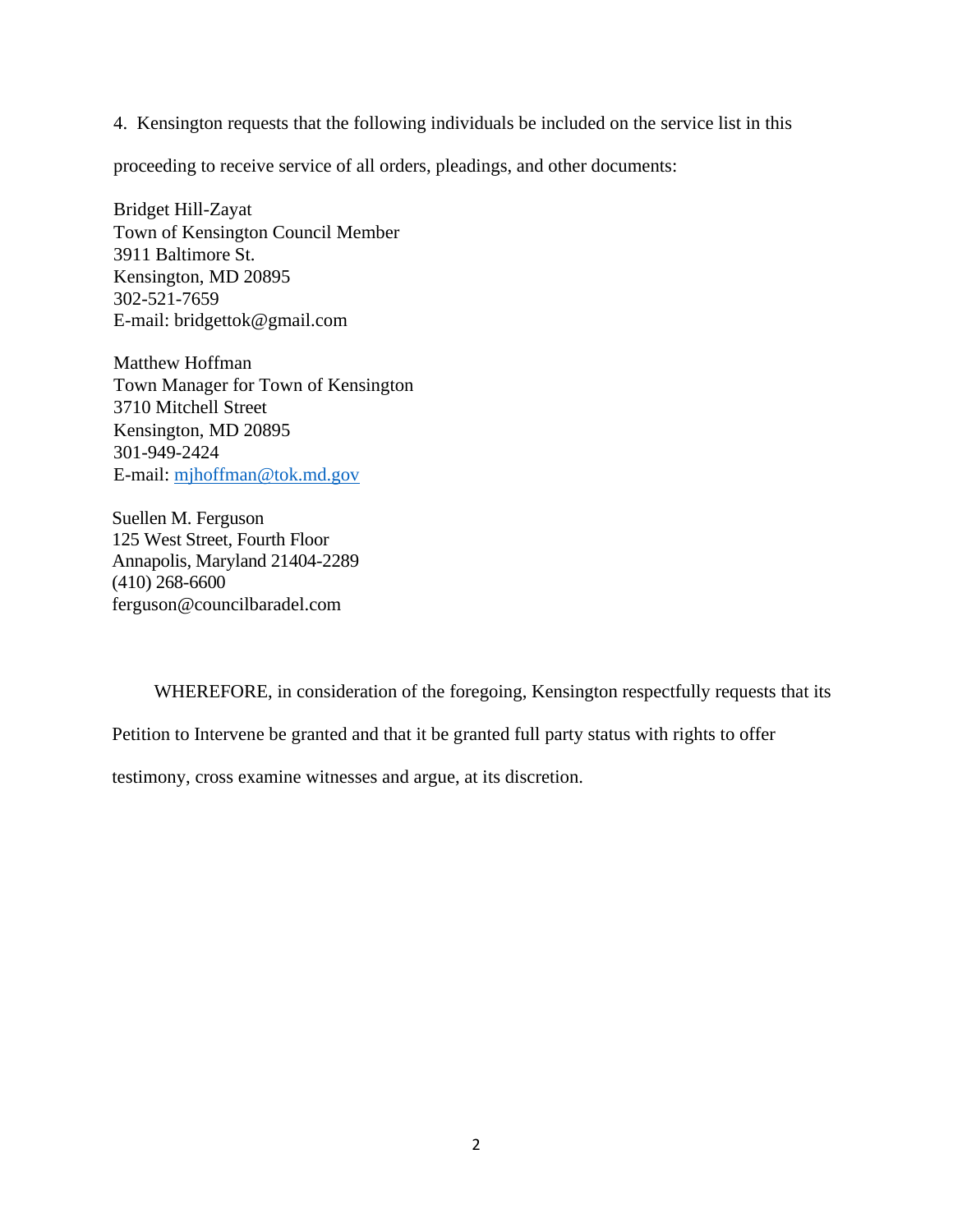#### NOTICE OF APPEARANCE

Please enter the appearance of the following attorneys in the above-referenced case on

behalf of Town of Kensington:

Council, Baradel, Kosmerl & Nolan, P.A.

Amer M. Jugum

Suellen M. Ferguson 125 West Street, Fourth Floor Annapolis, Maryland 21404-2289 (410) 268-6600 ferguson@councilbaradel.com Attorneys for the Town of Kensington

#### CERTIFICATE OF SERVICE

 $\overline{a}$ 

I hereby certify that on this 19th day of November 2020, copies of the foregoing Petition to Intervene and Notice of Appearance of Town of Kensington were served electronically on the following parties:

Kim F. Hassan, Esq. Douglas E. Micheel, Esq. Matthew K. Segers, Esq. Potomac Electric Power Company 701 Ninth Street, N.W., Mail Stop 9628 Washington, DC 20068 E-mail: [kim.hassan@exeloncorp.com](mailto:kim.hassan@exeloncorp.com) [demicheel@pepcoholdings.com](mailto:demicheel@pepcoholdings.com) [mksegers@pepcoholdings.com](mailto:mksegers@pepcoholdings.com)

Patti N. Johnson, Regulatory Manager Potomac Electric Power Company 701 Ninth Street, N.W., Room 9004 Washington, D. C. 20068 Email: [pnjohnson@pepco.com](mailto:pnjohnson@pepco.com)

William F. Fields, Jacob M. Ouslander, Esq. Anna K. Ryon, Esq. Office of People's Counsel 6 St. Paul Street, Suite 2102 Baltimore, MD 21202 E-mail: [william.fields@maryland.gov](mailto:william.fields@maryland.gov) [gary.alexander@maryland.gov](mailto:gary.alexander@maryland.gov) [jacob.ouslander@maryland.gov](mailto:jacob.ouslander@maryland.gov) [anna.ryon@maryland.gov](mailto:anna.ryon@maryland.gov)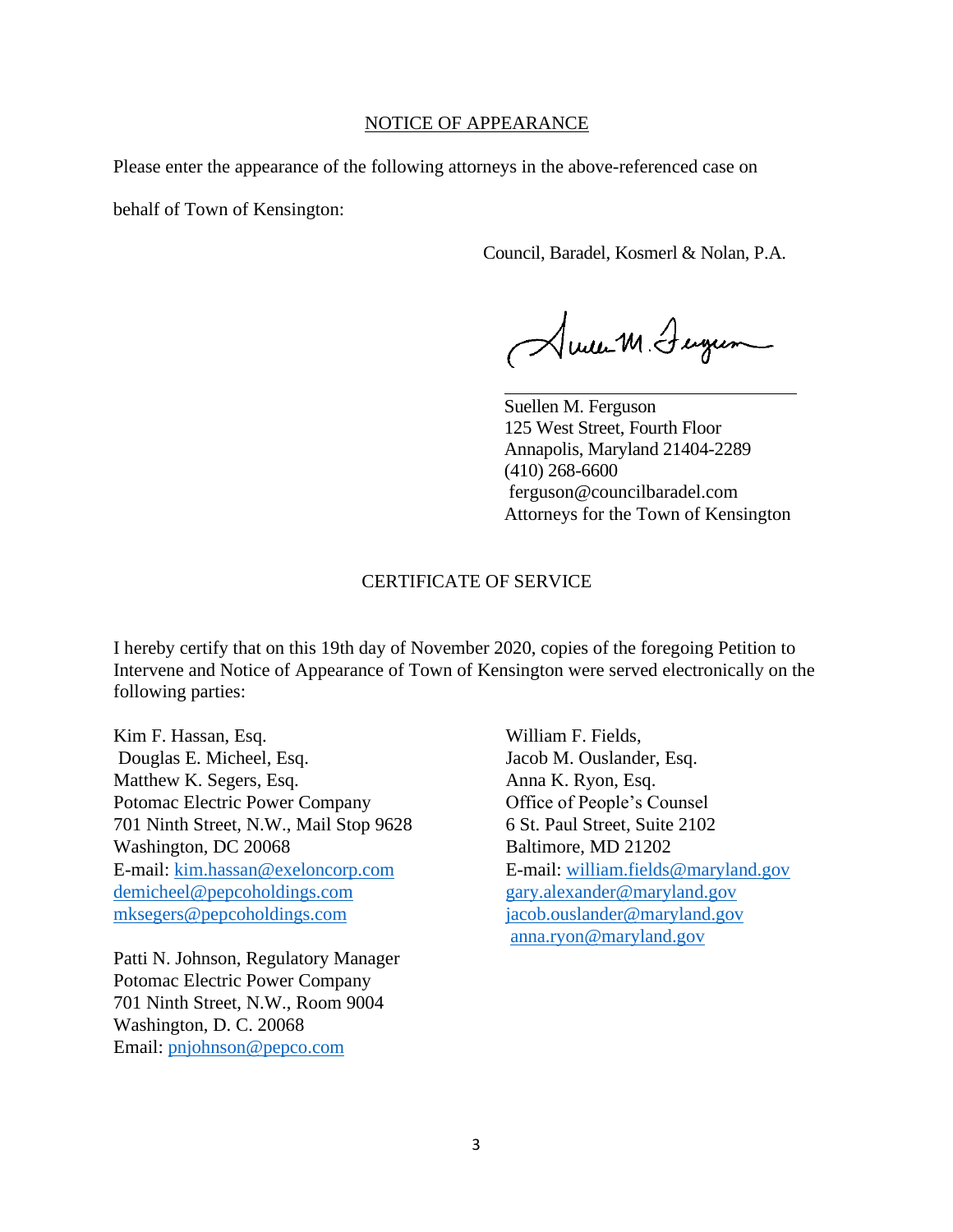Lloyd J. Spivak, Esq. Kenneth Albert, Esq. James Gregor, Esq. Michael A. Dean, Esq. Public Service Commission William Donald Schaefer Tower 6 St. Paul Street, 17th Floor Baltimore, MD 21202 E-mail: [lloyd.spivak@maryland.gov](mailto:lloyd.spivak@maryland.gov) [kenneth.albert@maryland.gov](mailto:kenneth.albert@maryland.gov) [james.gregor@maryland.gov](mailto:james.gregor@maryland.gov) [michael.dean@maryland.gov](mailto:michael.dean@maryland.gov)

Frann G. Francis, Esq. Excetral K. Caldwell, Esq. Apartment and Office Building Association of Metropolitan Washington 1025 Connecticut Avenue, N.W., Suite 1005 Washington, DC 20036 Email: ffrancis@aoba-metro.org [ecaldwell@aoba-metro.org](mailto:ecaldwell@aoba-metro.org)

Bruce R. Oliver Revilo Hill Associates, Inc. 7103 Laketree Drive Fairfax Station, VA 22039 Email: [revilohill@verizon.net](mailto:revilohill@verizon.net)

Lisa Brennan Associate County Attorney Montgomery County, Maryland 101 Monroe Street, Third Floor Rockville, MD 20850 [lisa.brennan@montgomerycountymd.gov](mailto:lisa.brennan@montgomerycountymd.gov)

James K. McGee, Esq. Law Office of Robert R. Castro 2670 Crain Highway, Suite 411 Waldorf, MD 20601 (p) 301-870- 1200 (f) 301-705-6667 jmcgee@castrolawgroup.com

Rhonda L. Weaver, Esq. County Attorney Prince George's County Office of Law 1301 McCormick Drive, Ste 4100 Largo, Maryland 20774 (301) 952-5225 [rlweaver@co.pg.md.us](mailto:rlweaver@co.pg.md.us)

Erica Bannerman Manager, Office of Central Services – Sustainable Energy Prince George's County Government 1400 McCormick Drive, Suite 281 Largo, MD 20774 (301) 883-6466 esbannerman@co.pg.md.us

Ron Bolt, Town Attorney Town of Chevy Chase View 10410 Kensington Parkway, Suite 222 Kensington, Maryland 20895 301-528-6000 [ron@boltlegal.com](mailto:ron@boltlegal.com)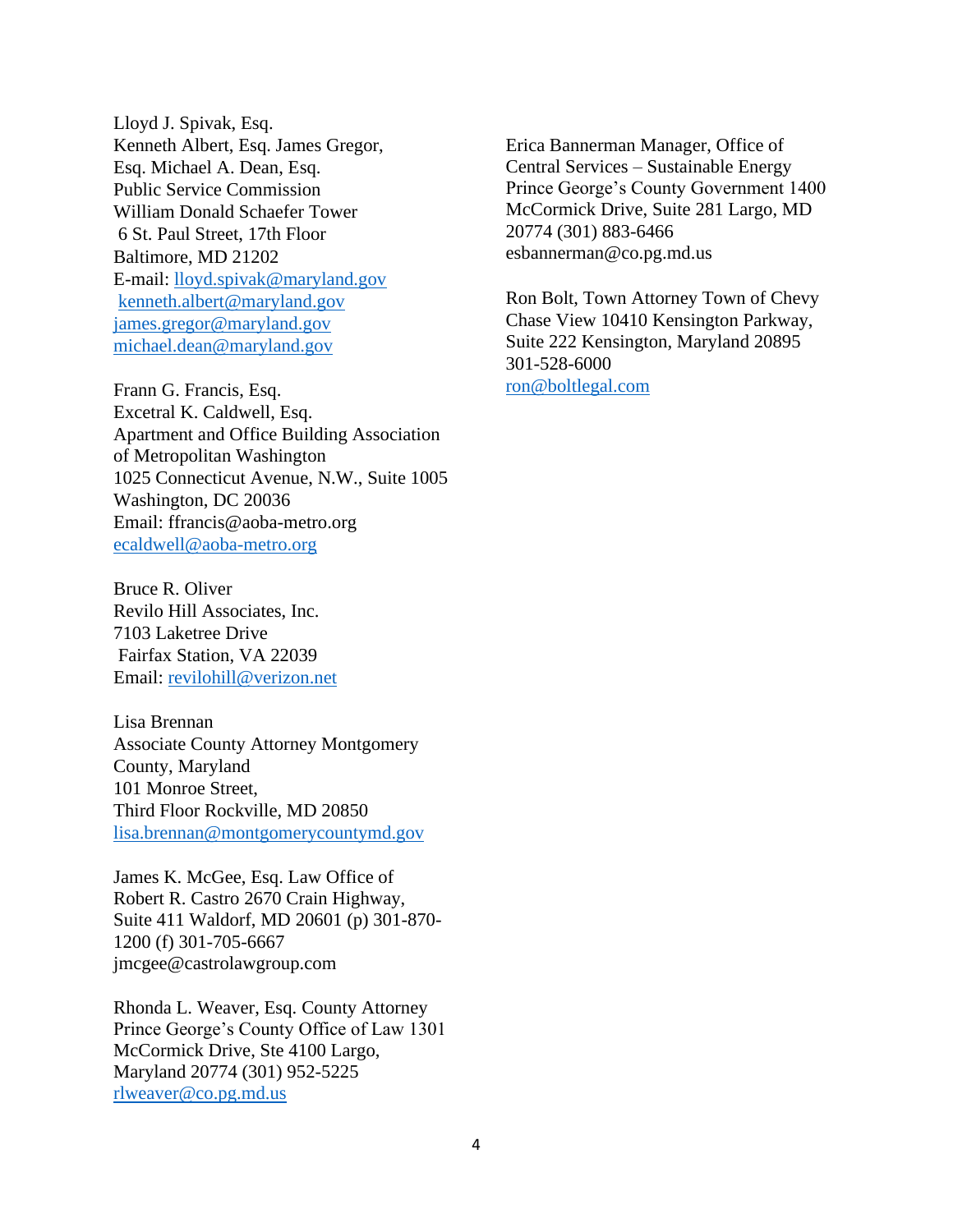Auce M. Jugen

Suellen M. Ferguson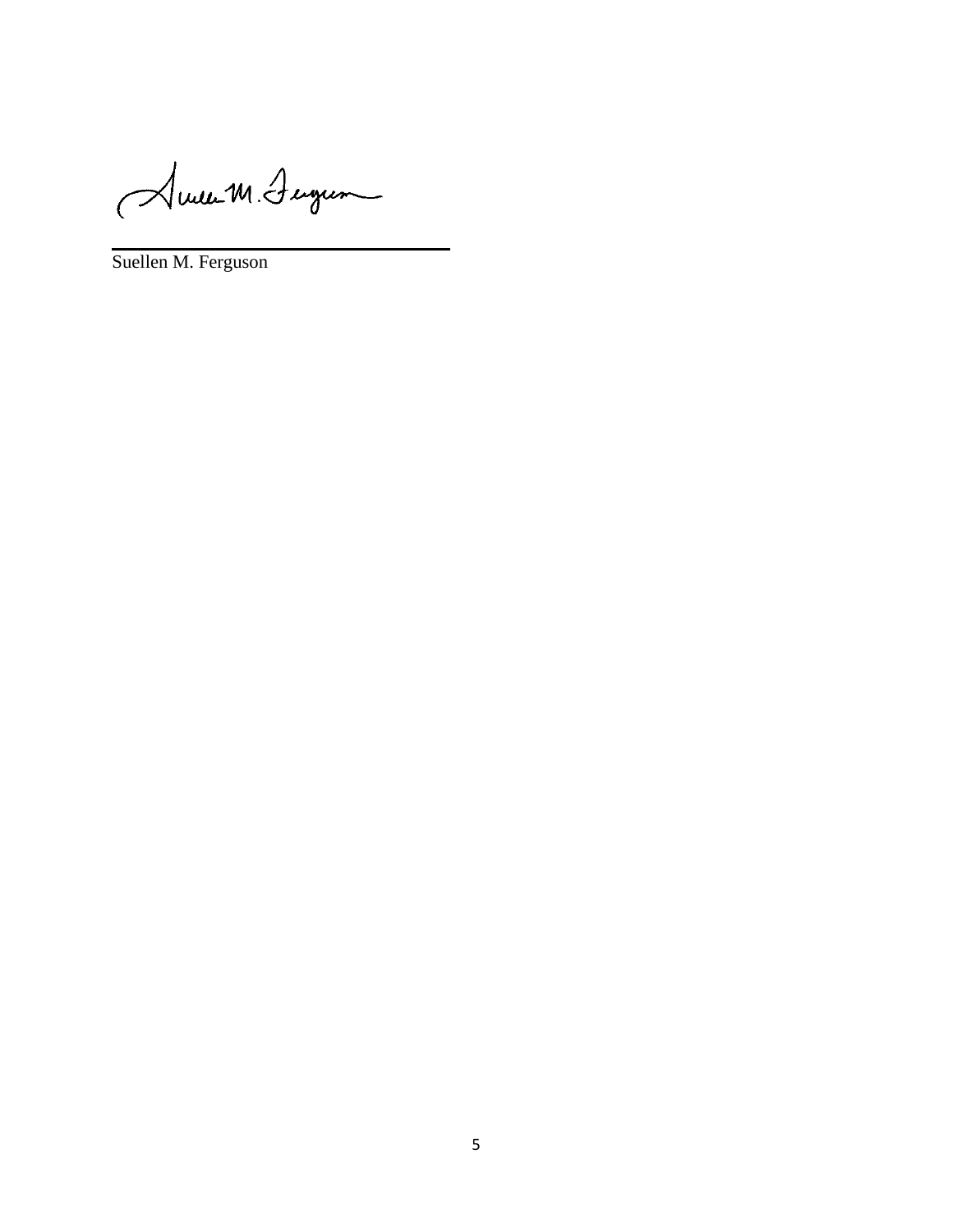Charter Resolution No. CR-01-2020 Introduced: December 14, 2020 Adopted:

OF THE MAYOR AND COUNCIL OF THE TOWN OF KENSINGTON AMENDING ARTICLE VII REGISTRATION, NOMINATIONS AND ELECTIONS, SECTION 703, "REMOVAL", SECTION 704, "DUTIES", SECTION 705, "NOTICE OF ELECTIONS", SECTION 706, "APPEAL OF THE ACTIONS OF THE BOARD OF SUPERVISORS OF ELECTIONS", SECTION 707, "REGISTRATION", SECTION 708, "NOMINATIONS", SECTION 709, "ELECTION OF THE MAYOR AND THE COUNCIL MEMBERS", SECTION 710, "CONDUCT OF ELECTIONS", AND SECTION 712, "VOTE COUNT", TO MAKE PROVISION FOR RESOLVING A TIE VOTE, REMOVE AN INVALID PROVISION WITH RESPECT TO ELIMINATING VOTERS FROM THE SUPPLEMENTAL LIST, PROVIDE THAT NO ELECTION WILL BE HELD AND THE QUALIFIED CANDIDATES WILL BE DECLARED ELECTED BY THE SUPERVISORS OF ELECTIONS IF THE NUMBER OF QUALIFIED CANDIDATES IS NOT MORE THAN THE NUMBER OF SEATS TO BE FILLED, CHANGE HOW NOTICE OF ELECTIONS IS GIVEN, TO ALLOW FOR PUBLICATION IN THE TOWN JOURNAL AND POSTING TO THE TOWN'S WEBSITE, ANY TOWN LISTSERV, AND AT TOWN HALL, LIMIT APPEALS OF SUPERVISORS OF ELECTIONS DECISIONS TO CANDIDATES AND OTHER QUALIFIED VOTERS AND SET A TIME LIMIT, EXTEND THE DEADLINE TO QUALIFY AS A CANDIDATE TO THE THIRD MONDAY IN MAY IN THE EVENT THAT NO CANDIDATE HAS TIMELY FILED FOR AN OFFICE, CLARIFY THAT QUALIFICATIONS FOR OFFICE ARE DETERMINED AT THE TIME OF FILING OF THE CERTIFICATE OF NOMINATION, ALLOW THE COUNCIL BY RESOLUTION IN AN EMERGENCY TO POSTPONE AN ELECTION UNTIL SUCH TIME AS IT CAN BE SAFELY HELD, AND TO MAKE OTHER CHANGES, ALLOW THE COUNCIL BY RESOLUTION TO AUTHORIZE VOTE BY MAIL, AND ALLOW PLACEMENT OF

A Charter Resolution of the Mayor and Council of the Town of Kensington, Maryland,

adopted pursuant to the authority of Article XI-E of the Constitution of Maryland and of §4-

301 *et seq*., Local Government Article, Annotated Code of Maryland, as amended; and

**WHEREAS,** §5-202 *et seq*. of the Local Government Article, Annotated Code of

Maryland, authorizes the Mayor and Council to adopt those Charter resolutions as they may deem necessary in order to assure the good government of the municipality, to protect and preserve the municipality's rights, property, and privileges, to preserve peace and good order, to

| <b>CAPS</b>     | : Indicate matter added to existing law.                                                      |
|-----------------|-----------------------------------------------------------------------------------------------|
| [Brackets]      | : Indicate matter deleted from law.                                                           |
| <b>CAPS</b>     | : Indicate matter added in amendment of proposed Charter Amendment.                           |
| <b>CAPS</b>     | : Indicate matter deleted in amendment of proposed Charter Amendment.                         |
| Asterisks $***$ | : Indicate matter remaining unchanged in existing law but not set forth in Charter Amendment. |

\_\_\_\_\_\_\_\_\_\_\_\_\_\_\_\_\_\_\_\_\_\_\_\_\_\_\_\_\_\_\_\_\_\_\_\_

DROP BOXES FOR RECEIPT OF BALLOTS.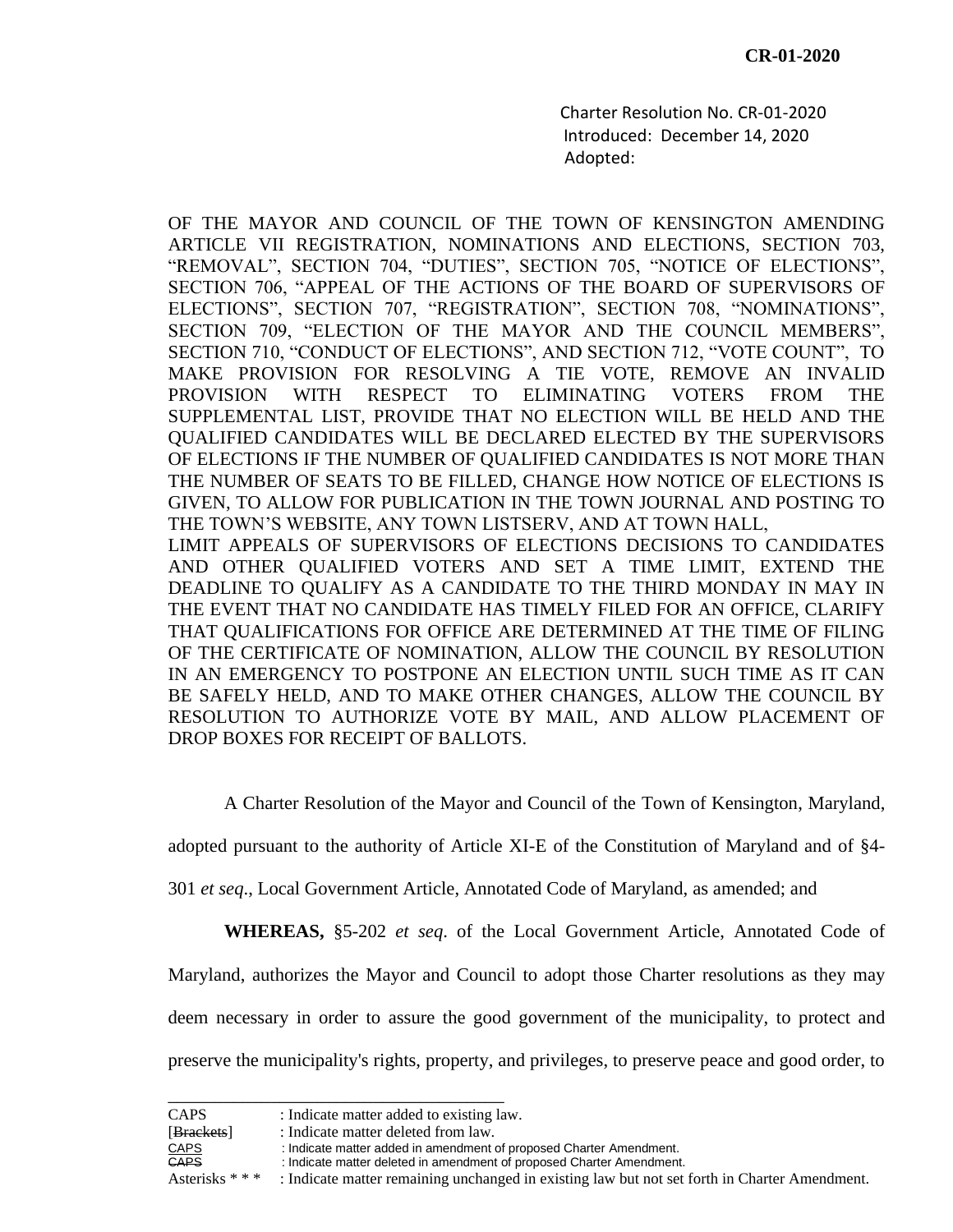secure persons and property from danger and destruction, and to protect the health, comfort and convenience of the citizens of the municipality; and

**WHEREAS**, the Mayor and Council undertook a thorough review of the Charter with

respect to registration of voters, nomination of candidates and elections; and

**WHEREAS,** the Mayor and Council have determined that it is in the public interest to

adopt the amendments as proposed.

#### **NOW, THEREFORE, BE IT RESOLVED** by the Mayor and Council of the Town of

Kensington, Maryland, that:

**Section 1.** Article VII, "Registration, Nominations and Elections", Section 703

"Removal" of the Town Charter is repealed, re-enacted and amended as follows:

Section 703. Removal

Any member of the Board of Supervisors of Elections may be removed for good cause by the Council. Before removal, the member of the Board of Supervisors of Elections to be removed shall be given a written copy of the charges for removal. There shall be a public hearing on the charges before the Council if the member of the Board SO requests within ten (10) days after receiving the written copy of the charges.

**Section 2.** Article VII, "Registration, Nominations and Elections", Section 704

"Duties" of the Town Charter is repealed, re-enacted and amended as follows:

Section 704. Duties

The Board of Supervisors of Elections shall [be in charge of] ADMINISTER nominations and all Town elections. The Board may appoint election clerks or other [employees] PERSONS to assist it in any of its duties, but no salary, expenses, or other compensation shall be paid to such appointees except as provided by the Council. The Board shall be the judge of the election [and qualifications of its members].

**Section 3.** Article VII, "Registration, Nominations and Elections", Section 705,

"Notice of Elections" of the Town Charter is repealed, re-enacted and amended as follows:

Section 705. Notice of Elections

The Board of Supervisors of Elections shall give at least two (2) weeks' notice of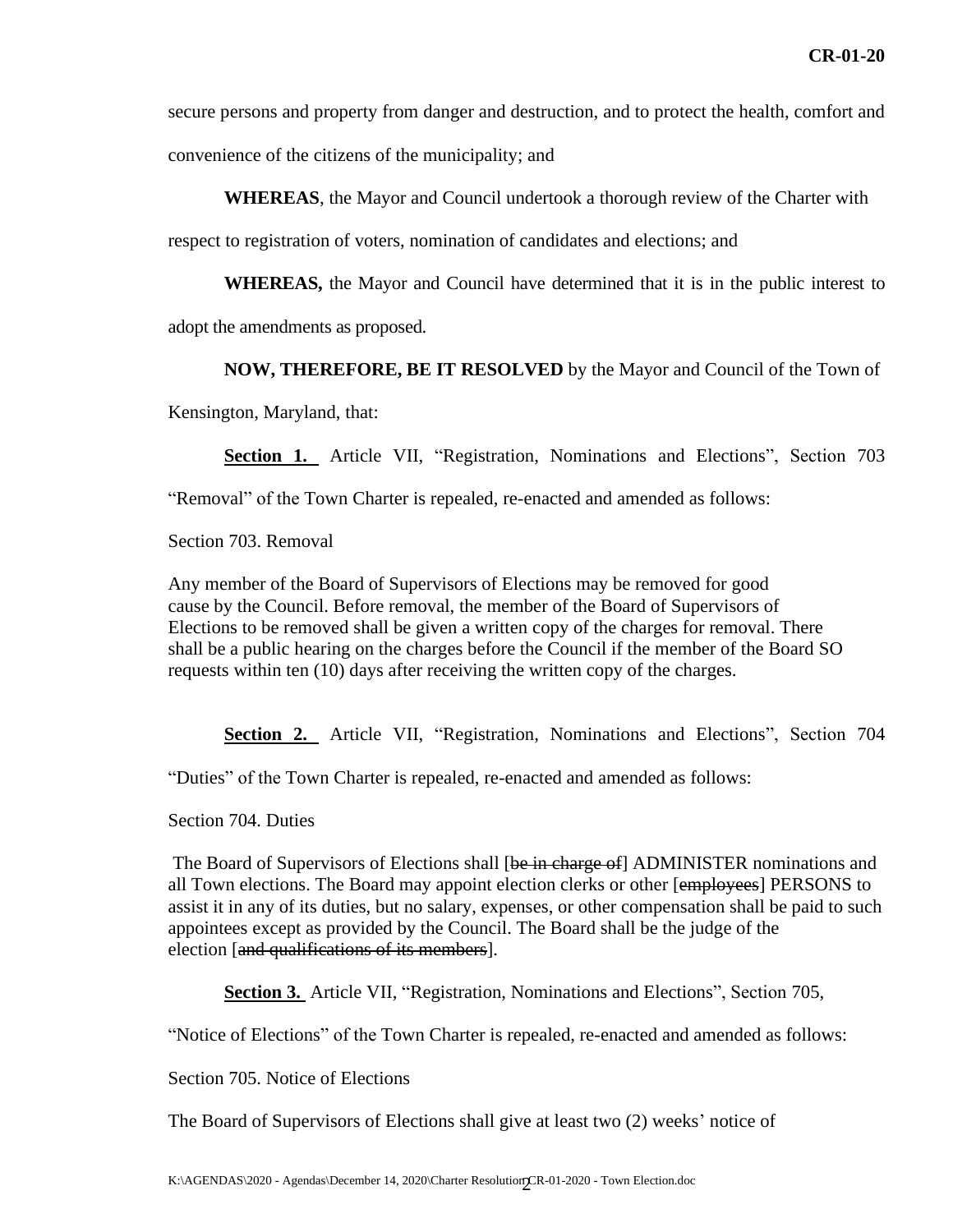every election, by POSTING A NOTICE THEREOF AT TOWN HALL, TO THE OFFICIAL TOWN WEBSITE, AND TO ANY TOWN-MAINTAINED E-MAIL LISTSERV, AND BY PUBLISHING IN THE TOWN NEWSLETTER [, an advertisement published in at least one newspaper of general circulation in the Town and by posting a notice thereof in some public place or places in the Town].

**Section 4.** Article VII, "Registration, Nominations and Elections", Section 706

"Appeal of the Actions of the Board of Supervisors of Elections" of the Town Charter is

repealed, re-enacted and amended as follows:

Section 706. Appeal of the Actions of the Board of Supervisors of Elections

If any [person] CANDIDATE OR OTHER QUALIFIED VOTER shall feel aggrieved by the action of the Board of Supervisors of Elections [by any action], such person may appeal to the Council WITHIN FIFTEEN (15) DAYS OF THE ACTION. Any decision or action of the Council upon such appeals may, in turn, be appealed to the Circuit Court for Montgomery County within thirty (30) days of the decision or action of the Council.

**Section 5.** Article VII, "Registration, Nominations and Elections", Section 707

"Registration" of the Town Charter is repealed, re-enacted and amended as follows:

Section 707. Registration

#### [Registration by a resident with the Montgomery County Board of Supervisors of

Elections shall be deemed registration for Town elections,] A. ANY PERSON RESIDING WITHIN THE CORPORATE LIMITS OF THE TOWN OF KENSINGTON WHO IS REGISTERED TO VOTE WITH THE MONTGOMERY COUNTY BOARD OF SUPERVISORS OF ELECTIONS AND WILL BE AT LEAST 18 YEARS OF AGE ON ELECTION DAY SHALL AUTOMATICALLY BECOME A REGISTERED VOTER OF THE TOWN AND BE ENTITLED TO VOTE AT GENERAL OR SPECIAL ELECTIONS OF THE TOWN, provided that the application for such registration is received by the Montgomery County Board of Supervisors of Elections no later than 9:00 p.m. on the fifth Monday prior to an election. The Kensington Board of Supervisors of Elections shall accept the list of registered voters provided by the Montgomery County Board of Supervisors of Election as a valid registration list for the Town.

B. Registration of voters shall be permitted in the Town offices during regular office hours every day such offices are open, to develop a supplemental list of registered voters, and at such other times and places as the Council may establish from time to time. Town registration books shall be closed on the last Tuesday in May prior to the Town election. The Board of Supervisors of Elections shall keep the Town supplemental registration lists up to date by striking from the lists any persons who have died, OR [who have moved out of] NO LONGER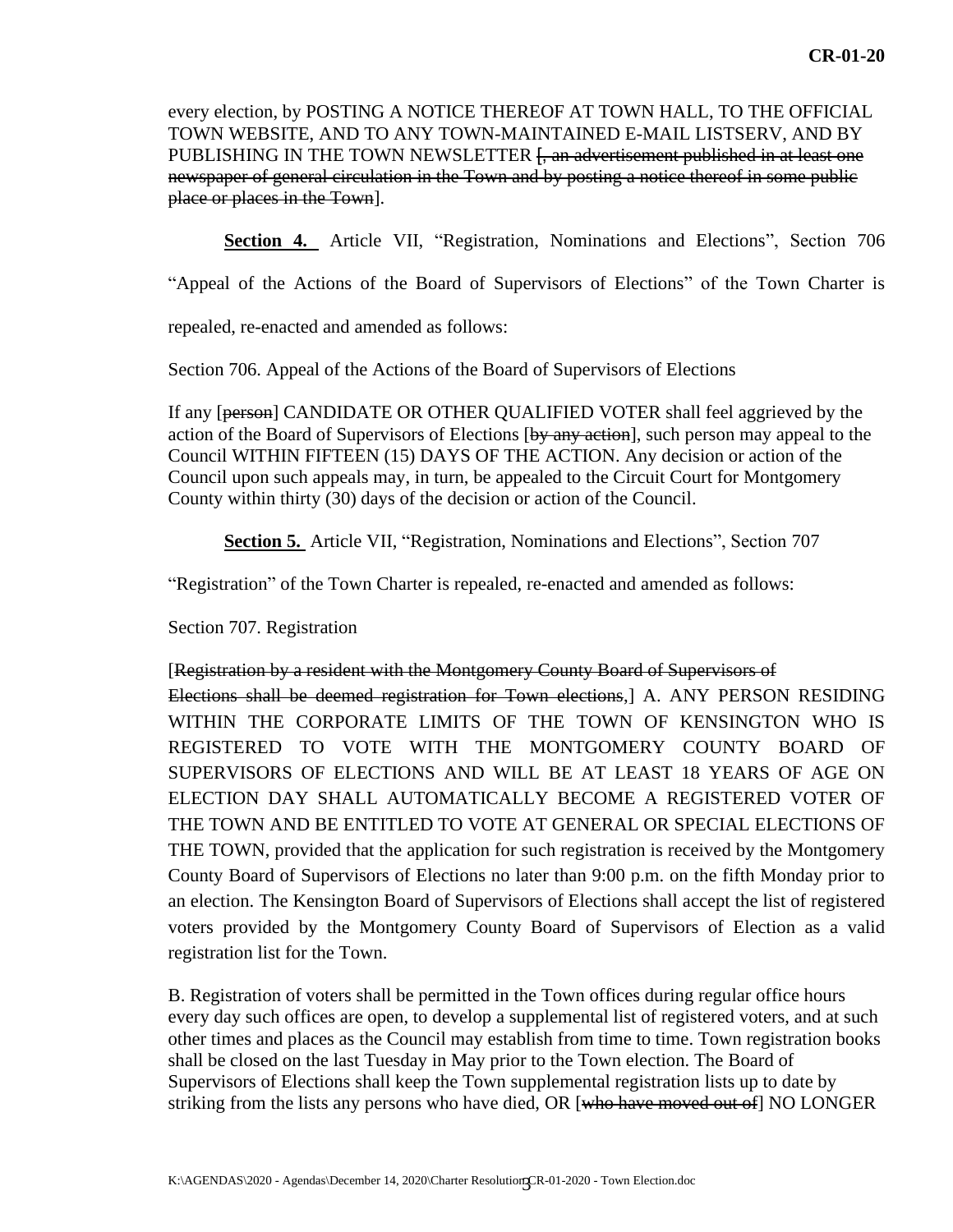MAINTAIN RESIDENCE IN the Town [or who has not voted in a Town election within the five preceding calendar years.] The Council, by ordinance, [shall] MAY adopt and enforce any provisions necessary to establish and maintain a system of permanent registration and provide for re-registration when necessary.

**Section 6.** Article VII, "Registration, Nominations and Elections", Section 708

"Nominations" of the Town Charter is repealed, re-enacted and amended as follows:

Section 708. Nominations

A. Persons may be nominated AND QUALIFY for elective office in the Town by filing a certificate of nomination AND THE FINANCIAL DISCLOSURE REQUIRED BY SECTION 2-308 OF THE KENSINGTON CODE at the office of the Board of Supervisors of Elections on or before the second Monday in May preceding the Town election. No person shall file for nomination to more than one elective Town public office or  $[\uparrow\phi]$  hold more than one elective Town public office at any one time.

B. IN THE EVENT THAT NO QUALIFIED CANDIDATE FILES FOR THE OFFICE OF MAYOR OR ONE OR MORE COUNCIL SEATS ON OR BEFORE THE SECOND MONDAY IN MAY PRIOR TO THE ELECTION AS REQUIRED HEREIN, THEN THE DEADLINE FOR RECEIPT OF CERTIFICATES OF NOMINATION AND AUTHORIZATIONS IS EXTENDED TO THE THIRD MONDAY IN MAY PRIOR TO THE ELECTION.

C. NO CERTIFICATES OF NOMINATION FOR AN INDIVIDUAL SHALL BE CONSIDERED VALID UNLESS THAT INDIVIDUAL POSSESSES ALL THE REQUIRED QUALIFICATIONS FOR THE OFFICE SOUGHT BY THE DATE OF FILING.

**Section 7.** Article VII, "Registration, Nominations and Elections", Section 709,

"Election of the Mayor and the Council Members" of the Town Charter is repealed, re-enacted

and amended as follows:

Section 709. Election of the Mayor and the Council Members

A. On the first Monday in June in every even numbered year, the voters of the Town shall elect the Mayor and two (2) persons as Council Members. On the first Monday in June in every odd numbered year, the registered voters of the Town shall elect two (2) persons as Council Members. The Mayor and the Council Members shall serve for terms of two (2) years.

B. WHEN A STATE OF EMERGENCY HAS BEEN DECLARED FOR THE TOWN BY THE MAYOR AND COUNCIL, OR BY THE STATE OF MARYLAND OR MONTGOMERY COUNTY, PURSUANT TO STATE OR LOCAL LAW, AND IN THE JUDGMENT OF THE MAYOR AND COUNCIL THE STATE OF EMERGENCY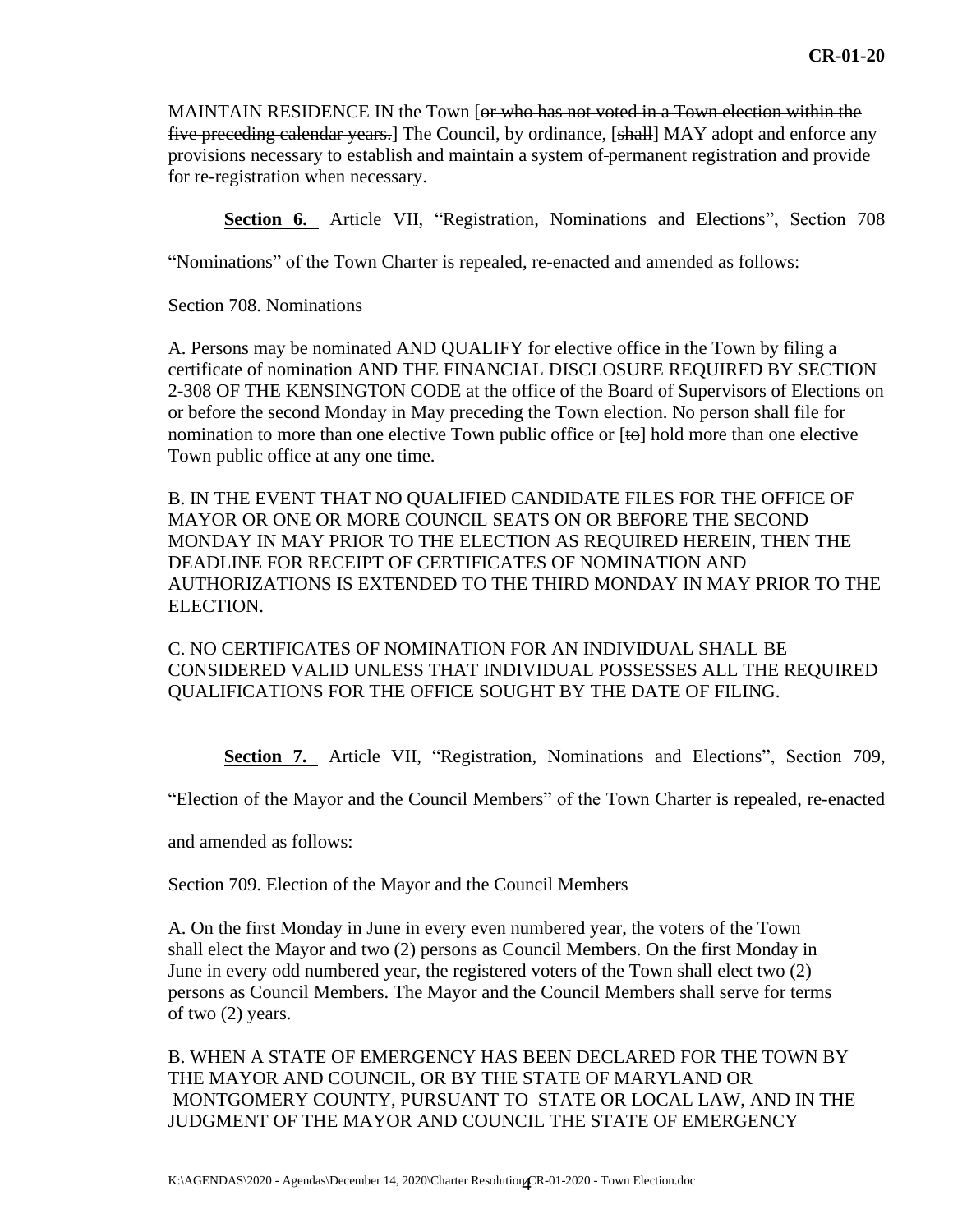PREVENTS THE SAFE, ORDERLY AND EFFICIENT CONDUCT OF A TOWN ELECTION , THE MAYOR AND COUNCIL MAY, BY RESOLUTION, POSTPONE AN ELECTION UNTIL SUCH TIME AS THE ELECTION MAY BE CONDUCTED IN A SAFE, ORDERLY AND EFFICIENT MANNER AND MAKE NECESSARY CHANGES TO THE METHOD, CONDUCT, OR VOTING SYSTEM OF AN ELECTION TO ENSURE AN ACCURATE VOTE COUNT AND CERTIFICATION OF THE ELECTION RESULTS.

C. THE MAYOR AND COUNCIL MAY BY RESOLUTION:

- 1. AUTHORIZE AN ELECTION TO BE CONDUCTED IN WHOLE OR IN PART BY MAIL, AND
- 2. MAKE PROVISION FOR A DROP-BOX FOR BALLOTS AT TOWN HALL.

**Section 8.** Article VII, "Registration, Nominations and Elections", Section 710

"Conduct of Elections" of the Town Charter is repealed, re-enacted and amended as follows:

Section 710. Conduct of Elections

It is the duty of the Board of Supervisors of Elections to provide for each special and general election a suitable place or places for voting and suitable ballot boxes and ballots and/or voting machines. The ballots and/or voting machines shall show the name of each candidate nominated for elective office in accordance with the provisions of this Charter, arranged in alphabetical order by office with no party designation of any kind. The Board of Supervisors of Elections shall keep the polls open from 6:00 p.m. to 9:00 p.m. on election days or for [longer] SUCH hours [if] THAT the Council BY RESOLUTION requires. The Board of Supervisors of Elections shall provide for absentee ballots.

AS OF THE DEADLINE FOR NOMINATION SET FORTH IN SECTION 708, IF THE NUMBER OF QUALIFIED CANDIDATES IS NOT MORE THAN THE NUMBER OF SEATS TO BE FILLED, THEN NO ELECTION WILL BE HELD, AND THE QUALIFIED CANDIDATES SHALL BE DECLARED ELECTED FOR THE TERM BY THE BOARD OF SUPERVISORS OF ELECTIONS AT THE NEXT PUBLIC MEETING OF THE MAYOR AND COUNCIL.

**Section 9.** Article VII, "Registration, Nominations and Elections", Section 712 "Vote

Count" of the Town Charter is repealed, re-enacted and amended as follows:

Section 712. Vote Count

Within twenty-four (24) hours after the closing of the polls, OR AS SOON AS PRACTICABLE THEREAFTER, the Board of Supervisors of Elections shall determine the vote cast for each candidate or question and shall certify the results of the election to the Mayor of the Town who shall order the results recorded in the minutes of the Council. The candidate for Mayor with the highest number of votes in the general election shall be declared elected as Mayor. The two (2) COUNCIL MEMBER candidates [for Council Members] with the highest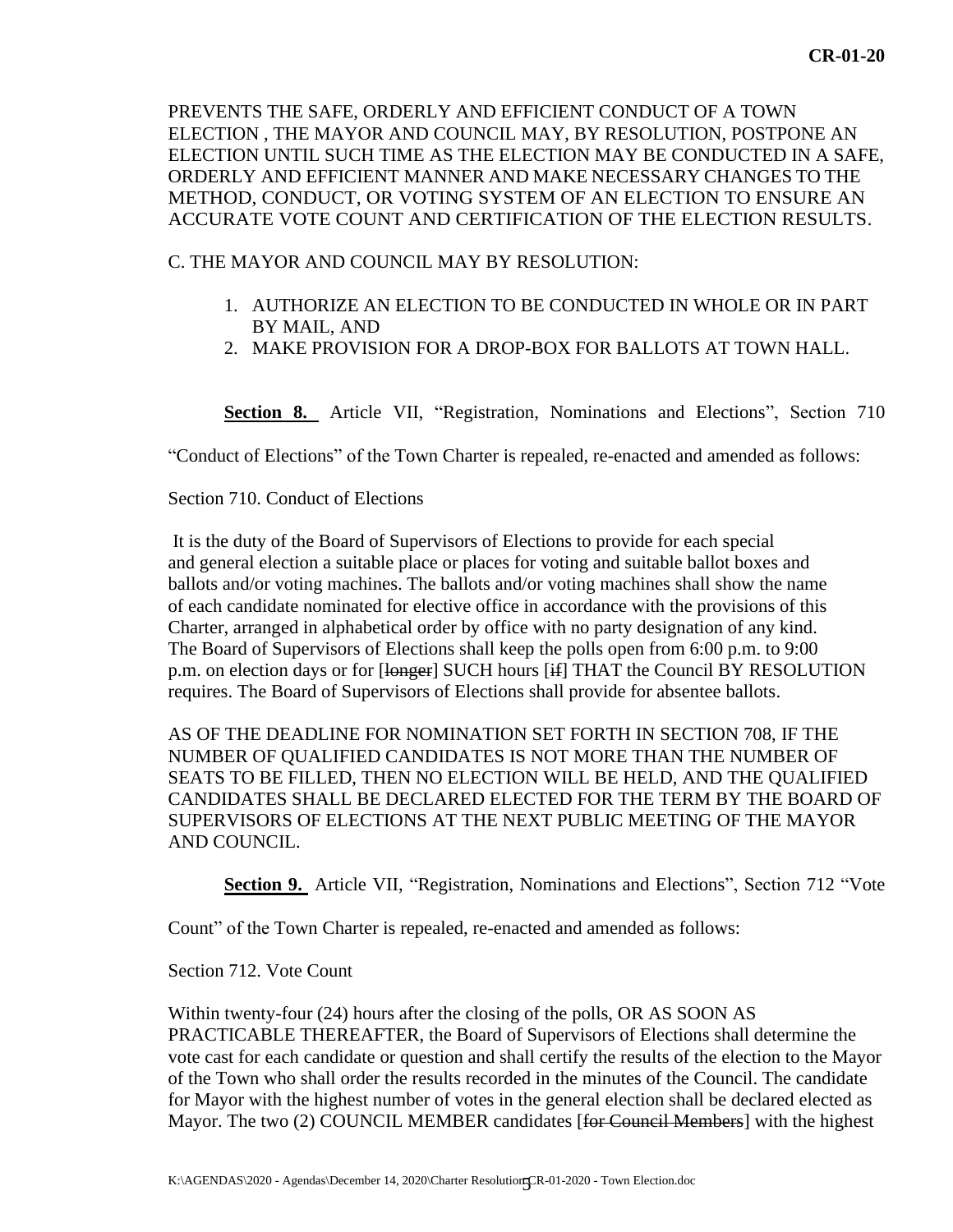number of votes in the [<del>municipal] GENERAL</del> election shall be declared elected as Council Members.

IF TWO OR MORE CANDIDATES FOR MAYOR, OR THREE OR MORE CANDIDATES FOR COUNCILMEMBER, RECEIVING THE HIGHEST NUMBER OF VOTES, RECEIVE AN EQUAL NUMBER OF VOTES, THE MAYOR AND COUNCIL SHALL DIRECT THE BOARD OF SUPERVISORS OF ELECTIONS TO ADMINISTER A SPECIAL ELECTION. THE SUPERVISORS OF ELECTIONS SHALL DECLARE THE CANDIDATE FOR MAYOR, AND THE TWO COUNCIL MEMBER CANDIDATES, RECEIVING THE HIGHEST NUMBER OF VOTES IN THE SPECIAL ELECTION TO BE ELECTED TO THE RESPECTIVE OFFICES.

**Section 10.** Article VII, "Registration, Nominations and Elections", Section 714

"Vacancies" of the Town Charter is repealed, re-enacted and amended as follows:

Section 714. Vacancies

A. In the case of a vacancy for any reason in the position of Council Member which occurs ninety (90) days or more prior to the expiration of the term, a special election shall be called within sixty (60) days to fill such vacancy for the unexpired term. [In the case of] FOR any such vacancy [which] THAT occurs less than ninety (90) days prior to the expiration of the term [vacancy for the unexpired term shall be] OFFICE SHALL REMAIN VACANT UNTIL filled at the next general election.

B. In the case of a vacancy in the office of Mayor for any reason, which occurs ninety (90) days or more prior to the expiration of the term, a special election shall be called within sixty (60) days to fill such vacancy for the unexpired term. In the case of any such vacancy which occurs less than ninety (90) days prior to the expiration of  $[the$  expiration of  $]$  the term, the [vacancy for the unexpired term shall be] OFFICE SHALL REMAIN VACANT UNTIL filled at the next general election<del>[, provided that such term shall not expire on the second Monday</del> after such election].

**Section 11. BE IT FURTHER RESOLVED** that this Charter Resolution was introduced on the day of , 2020 and was considered for adoption after a public hearing. It is adopted this \_\_\_\_\_\_ day of \_\_\_\_\_\_\_\_\_\_\_\_\_\_\_, 2021, after at least 21 days of prior public notice of the public hearing and shall be and become effective upon the fiftieth  $(50<sup>th</sup>)$  day after its passage by the Town unless petitioned to referendum in accordance with §4-304 *et seq*. of the Local Government Article, Annotated Code of Maryland, within forty (40) days following its passage. A complete and exact copy of this Charter Resolution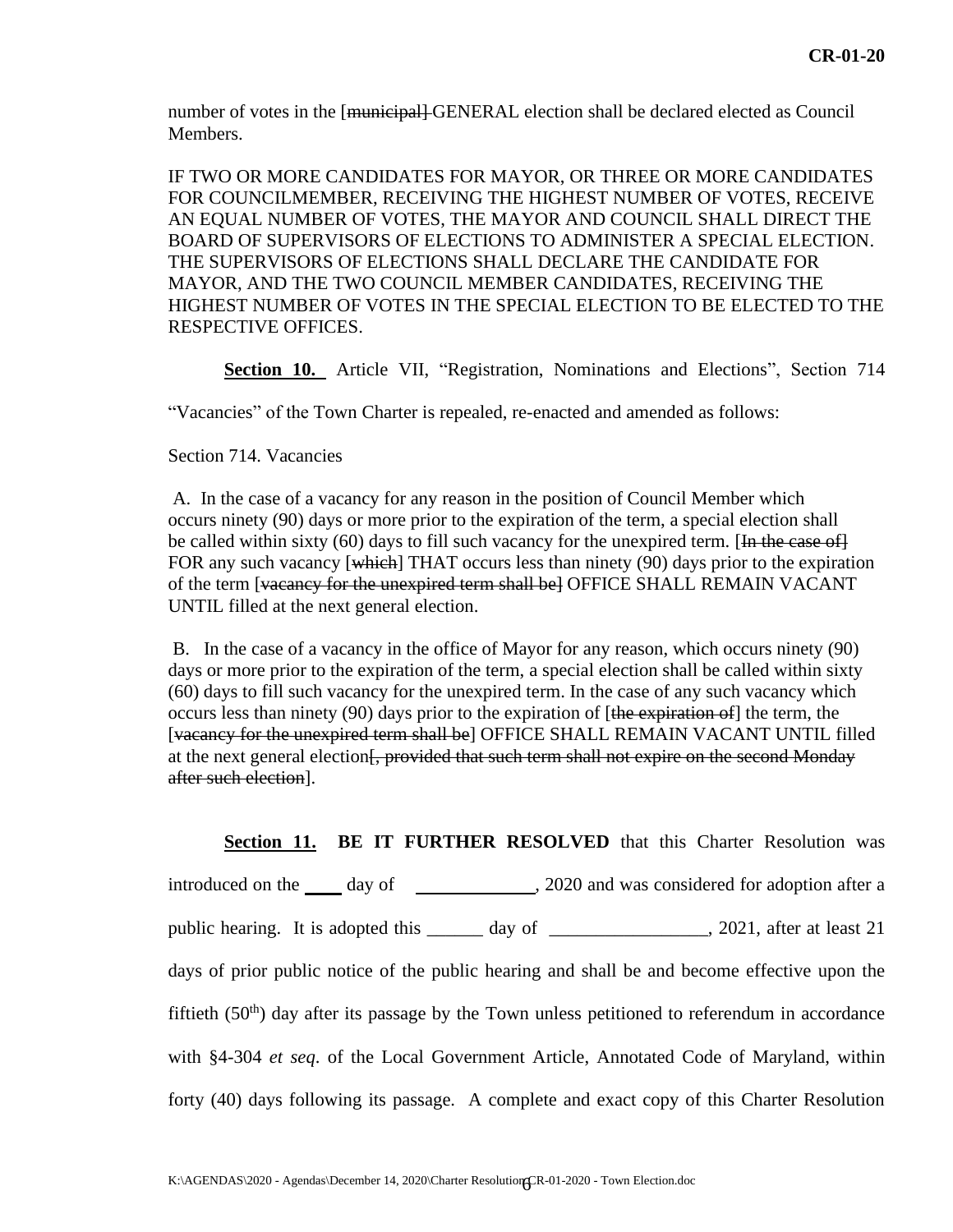shall be posted in the Town offices located at 3710 Mitchell Street, Kensington, Maryland 20895 for forty (40) days following its passage by the Mayor and Council and a fair summary of the Charter Resolution shall be published in a newspaper having general circulation in the Town not less than four (4) times, at weekly intervals, also within the forty (40) day period following its adoption by the Town .

**Section 12. BE IT FURTHER RESOLVED** that after the Charter Resolution hereby enacted becomes effective, either as herein provided or following referendum, the Town Manager for the Town of Kensington shall send separately, by certified mail, return receipt requested, to the Department of Legislative Reference, the following information concerning the Charter Resolution: (i) the complete text of this Resolution; (ii) the date of referendum election, if any, held with respect thereto; (iii) the number of votes cast for and against this Resolution by the Council of the Town of Kensington or in the referendum; and (iv) the effective date of the Charter Resolution.

**Section 13**. **BE IT FURTHER RESOLVED** that if any provision of this Resolution or the application thereof to any person or circumstance is held invalid for any reason, such invalidity shall not affect the other provisions or any other application of this Resolution or of the Charter which can be given effect without the invalid provisions or application, and to this end, all the provisions of this Resolution and of the Charter are hereby declared to be severable.

**INTRODUCED** by the Mayor and Council of the Town of Kensington, Maryland at a regular meeting on the \_\_\_\_\_ day of December, 2020.

**ADOPTED** by the Mayor and Council of the Town of Kensington, Maryland in public meeting assembled on the \_\_\_\_\_\_ day of \_\_\_\_\_\_\_\_\_\_\_\_\_, 2021.

**EFFECTIVE** the \_\_\_\_\_\_\_ day of \_\_\_\_\_\_\_\_\_, 2021.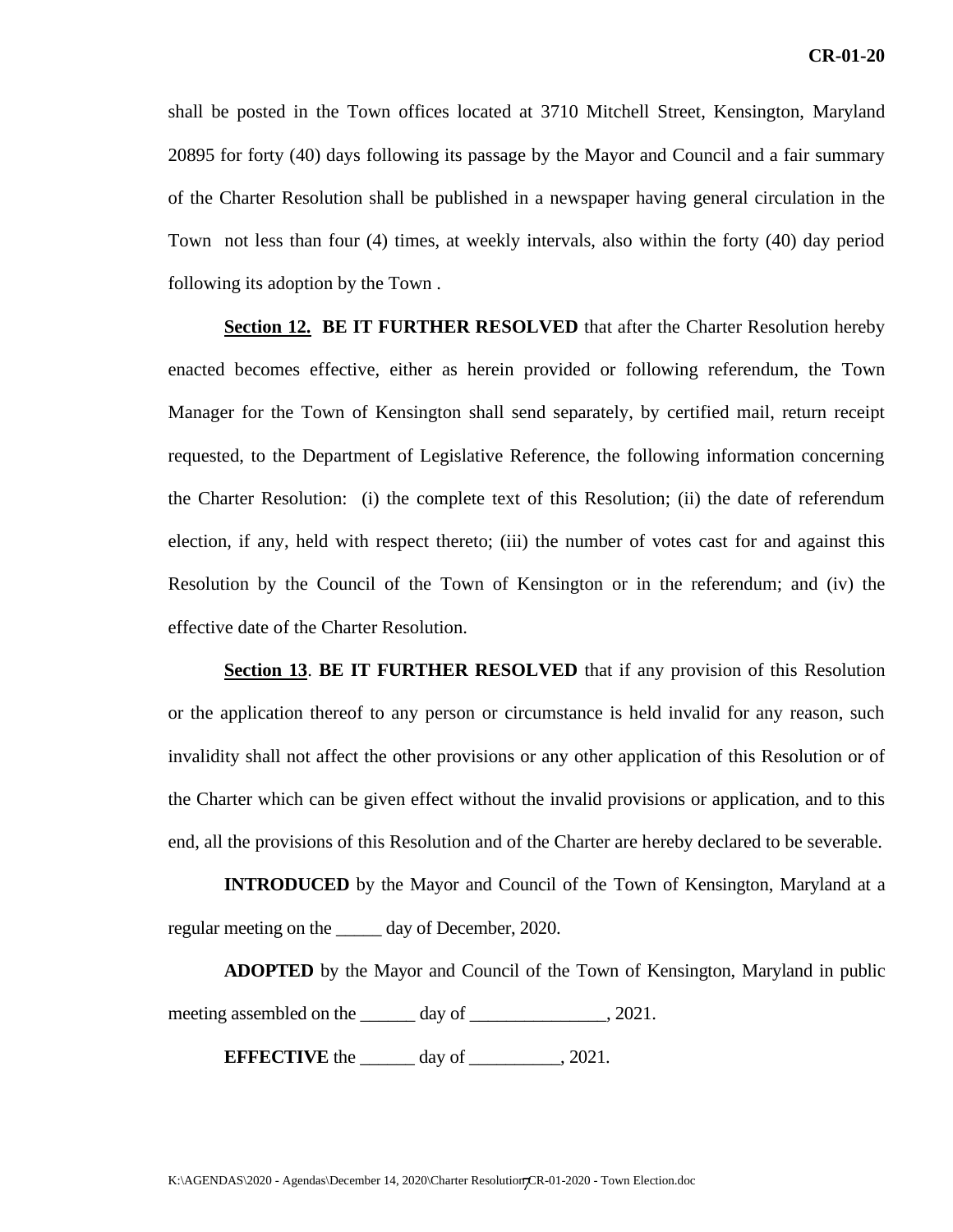#### **ATTEST: TOWN OF KENSINGTON**

Susan Engels, Town Clerk-Treasurer Tracey Furman, Mayor

 $\qquad \qquad \text{By} \qquad \qquad$ 

#### **APPROVED AS TO FORM AND LEGAL SUFFICIENCY:**

\_\_\_\_\_\_\_\_\_\_\_\_\_\_\_\_\_\_\_\_\_\_\_\_\_\_\_\_\_ Suellen M. Ferguson, Town Attorney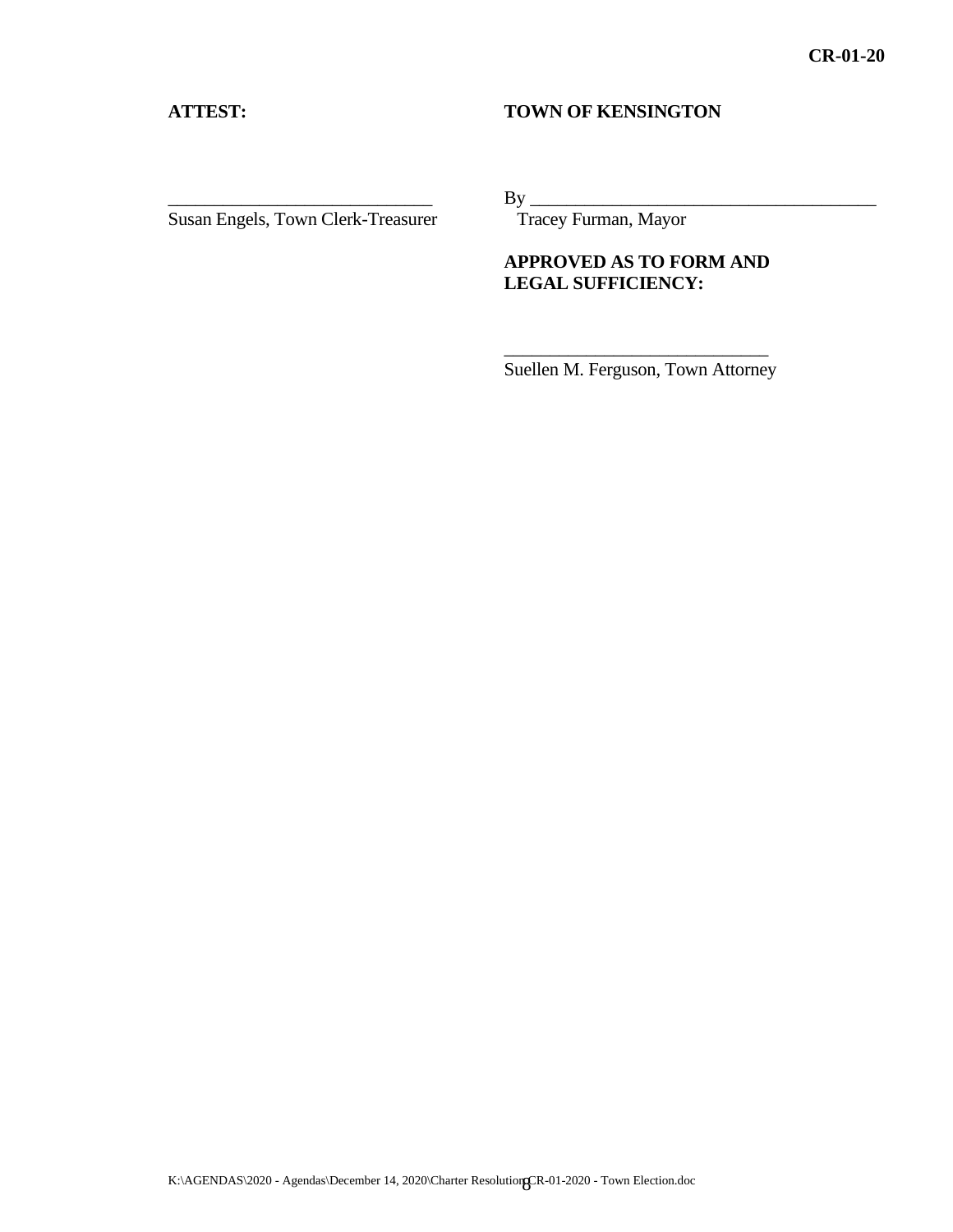Ordinance No. O-03-2020 Introduced: December 14, 2020 Adopted:

AN ORDINANE OF THE MAYOR AND TOWN COUNCIL OF KENSINGTON TO AMEND CHAPTER VIII, "HEALTH AND ENVIRONMENTAL REGULATIONS", BY ENACTING ARTICLE 9, "PESTICIDES", TO INCORPORATE CHAPTER 33B, OF THE MONTGOMERY COUNTY CODE ENTITLED "PESTICIDES", WHICH CONTAINS VARIOUS PROVISIONS TO PROTECT THE HEALTH OF THE PUBLIC AND TO MAKE CONFORMING CHANGES.

**WHEREAS,** §5-201 *et seq.* of the Local Government Article, Annotated Code of Maryland, and Article VI, "Powers of the Council", Section 601, "General Powers", of the Town Charter authorizes the Mayor and Council to adopt such ordinances as it may deem necessary for the good government of the Town; for the protection and preservation of property, rights, and privileges; for the preservation of peace and good order; for securing person and property from violation, danger, or destruction; and for the protection and promotion of the health, safety, and welfare, of the residents and visitors of the Town; and

**WHEREAS,** the Mayor and Town Council have determined that it is in the public interest to amend Chapter VIII, "Health and Environmental Regulations", by enacting Article 9, "County Pesticides Law Adopted", and otherwise make conforming changes.

#### **Section 1.**

**NOW THEREFORE, BE IT ORDAINED AND ENACTED**, by the Mayor and Council of the Town of Kensington, that Chapter VIII, "Health and Environmental Regulations", Article 9, "Pesticides" be enacted to read as follows:

#### ARTICLE 9 PESTICIDES

#### SECTION 8-901. COUNTY PESTICIDES LAW ADOPTED

(A) CHAPTER 33 B OF THE MONTGOMERY COUNTY CODE ENTITLED "PESTICIDES", WHICH CONTAINS VARIOUS PROVISIONS TO PROTECT THE HEALTH OF THE PUBLIC, INCLUDING ANY FUTURE AMENDMENTS, REVISIONS, OR CHANGES THERETO, IS HEREBY ADOPTED AND MADE PART OF THE THIS CODE BY REFERENCE, EXCEPT AS OTHERWISE PROVIDED IN THIS CODE.

**CAPS** : Indicate matter added to existing law.<br> **Exacted:** Indicate matter deleted from law.<br> **Exacted:** Indicate matter deleted from law.

- 
- [Brackets] : Indicate matter deleted from law. : Indicate matter remaining unchanged in existing law but not set forth in Ordinance

CAPS :Indicate matter added in amendment

: Indicate matter deleted in amendment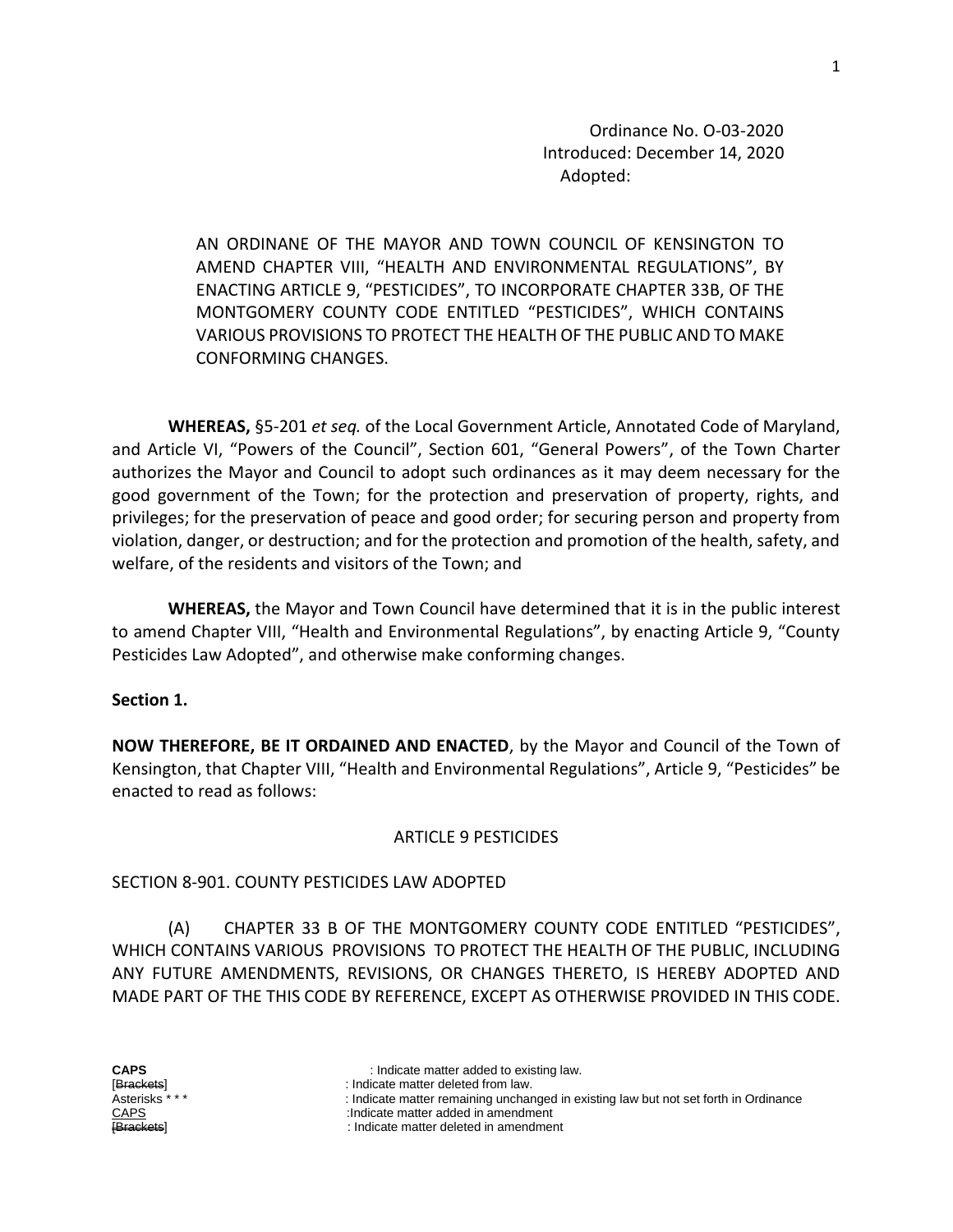(B) THIS SECTION IS AN EXCEPTION TO THE GENERAL EXEMPTION ENACTED BY THE TOWN OF KENSINGTON IN SECTION 1-202 OF THIS CODE.

(C) THE TOWN HEREBY REQUESTS AND AUTHORIZES MONTGOMERY COUNTY TO ENFORCE THE PROVISIONS OF THIS SECTION.

(D) A COPY OF CHAPTER 33B OF THE MONTGOMERY COUNTY CODE SHALL BE KEPT IN THE TOWN OFFICE AND SHALL BE MADE AVAILABLE DURING NORMAL BUSINESS HOURS.

#### **Section 2.**

**BE IT FURTHER ORDAINED AND ENACTED** by the Mayor and Council of the Town of Kensington that

upon formal introduction of this proposed Ordinance, the Town Clerk shall distribute a copy to each

Council member and shall maintain a reasonable number of copies in the office of the Town Clerk.

The proposed ordinance or a fair summary thereof together with a notice setting out the time

and place for a public hearing thereon and for its consideration by the Council, shall be:

- a. Posted at the town hall by the next business day;
- b. Posted on the official town website;
- c. Sent to those persons listed on the official town email list /mail subscription service; and

d. Published once prior to the public hearing in the town newsletter or sent by substitute

regular mail to newsletter circulation addresses.

The public hearing shall be held at least fifteen (15) days after introduction and may be held separately or in connection with a regular or special council meeting and may be adjourned from time to time. All persons interested shall have an opportunity to be heard. This Ordinance shall become effective on example of the provided that the ordinance or a fair summary thereof is: